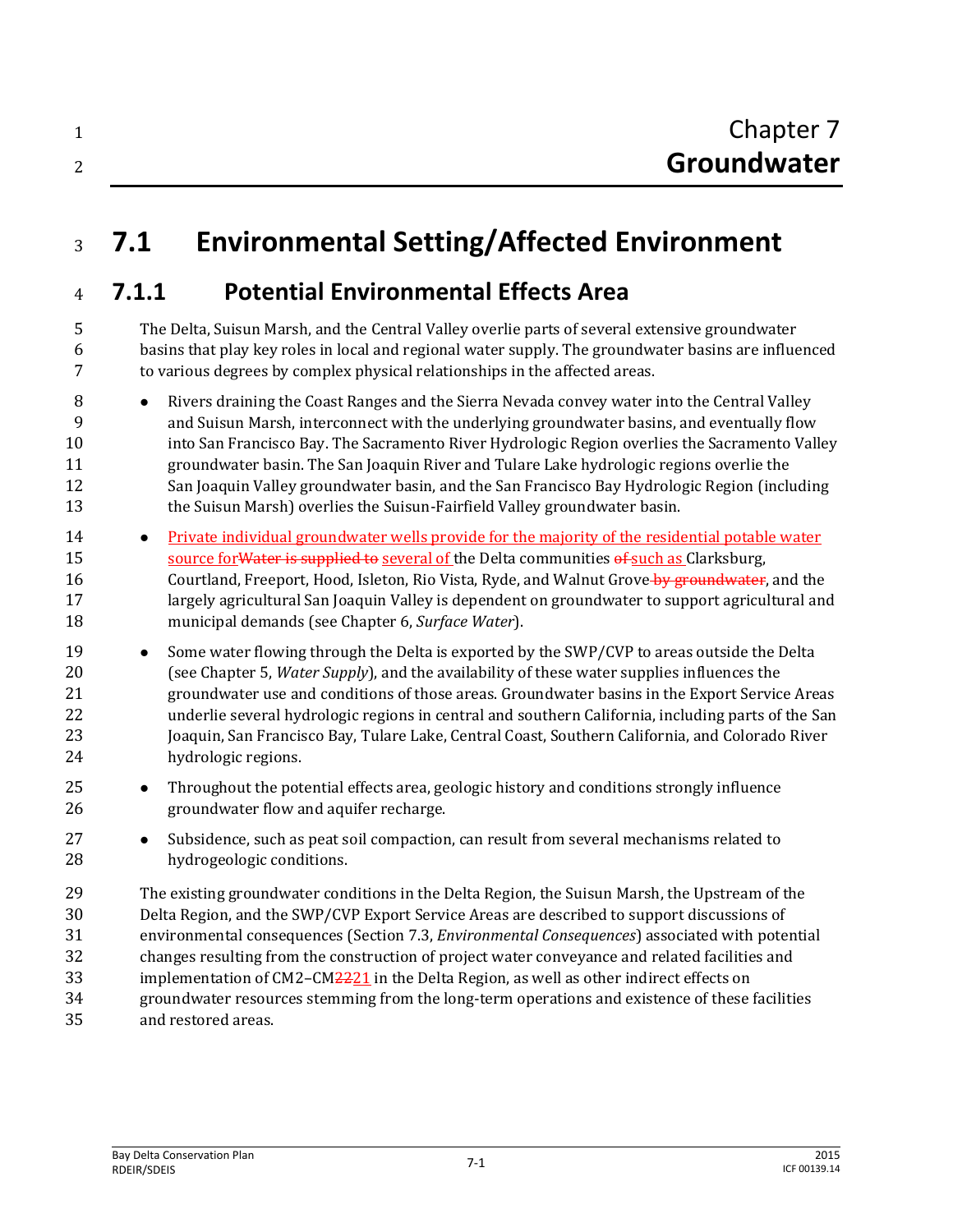# <sup>1</sup> **7.2 Regulatory Setting**

## <sup>2</sup> **7.2.2 State Plans, Policies, and Regulations**

## 3 **7.2.2.4 Basin Adjudications**

#### 4 **Table 7-5. Adjudicated Groundwater Basins in BDCP Project AreaSouthern California**

|                                                                       | Date of                            |                                   |                                            |
|-----------------------------------------------------------------------|------------------------------------|-----------------------------------|--------------------------------------------|
| <b>Basin Name</b>                                                     | <b>Final Court Decision County</b> |                                   | <b>Hydrologic Region</b>                   |
| <b>Beaumont Basin</b>                                                 | 2004                               | Riverside                         | South Coast/<br><b>Colorado River</b>      |
| <b>Brite Basin</b>                                                    | 1970                               | <b>Kern</b>                       | <b>Tulare Lake</b>                         |
| <b>Central Basin</b>                                                  | 1965                               | <b>Los Angeles</b>                | <b>South Coast</b>                         |
| <b>Chino Basin</b>                                                    | 1978                               | San Bernardino                    | <b>South Coast</b>                         |
| <b>Cucamonga Basin</b>                                                | 1978                               | <b>San Bernardino</b>             | <b>South Coast</b>                         |
| <b>Cummings Basin</b>                                                 | 1972                               | <b>Kern</b>                       | <b>Tulare Lake</b>                         |
| <b>Goleta Basin</b>                                                   | 1989                               | Santa Barbara                     | <b>Central Coast</b>                       |
| Main San Gabriel Basin: Puente Narrows                                | 1973                               | <b>Los Angeles</b>                | <b>South Coast</b>                         |
| <b>Mojave Basin Area</b>                                              | 1996                               | <b>San Bernardino</b>             | <b>South Lahontan</b>                      |
| <b>Puente Basin</b>                                                   | 1985                               | <b>Los Angeles</b>                | <b>South Coast</b>                         |
| <b>Raymond Basin</b>                                                  | 1944                               | <b>Los Angeles</b>                | <b>South Coast</b>                         |
| Rialto-Colton                                                         | 1961                               | <b>San Bernardino</b>             | <b>South Coast</b>                         |
| Santa Margarita River Watershed                                       | 1966                               | <b>San Diego</b>                  | <b>South Coast</b>                         |
| <b>Santa Maria Valley Basin</b>                                       | 2008                               | Santa Barbara,<br>San Luis Obispo | <b>Central Coast</b>                       |
| Santa Paula Basin                                                     | 1996                               | <b>Ventura</b>                    | <b>South Coast</b>                         |
| <b>Six Basins</b>                                                     | 1998                               | <b>Los Angeles</b>                | <b>South Coast</b>                         |
| <b>Tehachapi Basin</b>                                                | 1973                               | <b>Kern</b>                       | <b>Tulare LakeSouth</b><br><b>Lahontan</b> |
| <b>Upper Los Angeles River Area</b><br>(including San Fernando Basin) | 1979                               | <b>Los Angeles</b>                | <b>South Coast</b>                         |
| <b>Warren Valley Basin</b>                                            | 1977                               | San Bernardino                    | <b>Colorado River</b>                      |
| <b>West Coast Basin</b>                                               | 1961                               | <b>Los Angeles</b>                | <b>South Coast</b>                         |
| <b>Western San Bernardino</b>                                         | 1969                               | <b>San Bernardino</b>             | <b>South Coast</b>                         |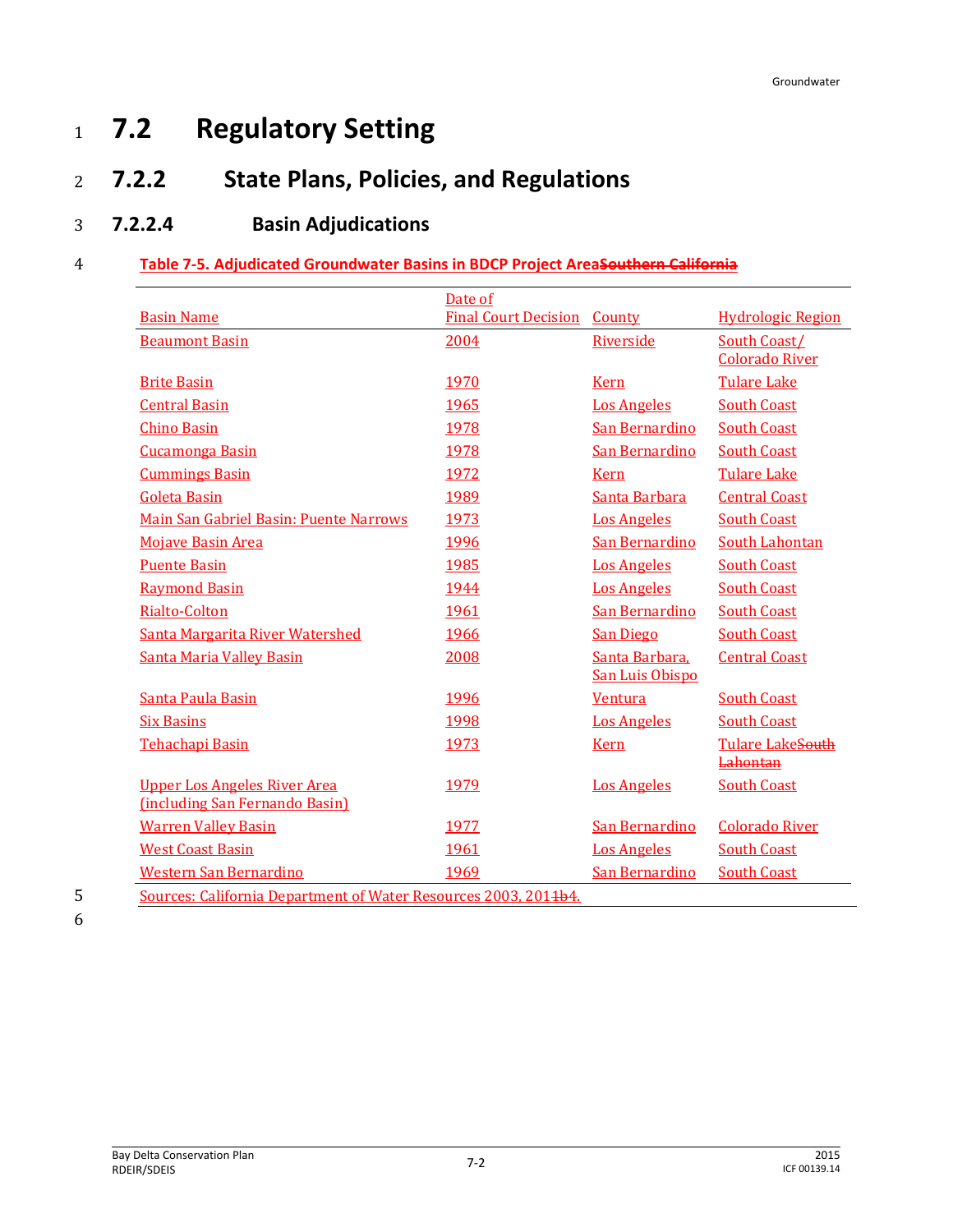- **7.3 Environmental Consequences**
- **7.3.3 Effects and Mitigation Approaches**
- **7.3.3.2 Alternative 1A—Dual Conveyance with Pipeline/Tunnel and Intakes 1–5 (15,000 cfs; Operational Scenario A)**
- **Delta Region**

#### **Impact GW-1: During Construction, Deplete Groundwater Supplies or Interfere with Groundwater Recharge, Alter Local Groundwater Levels, or Reduce the Production Capacity of Preexisting Nearby Wells**

Construction of the conveyance facilities would require dewatering operations. The dewatering

- wells would be generally 75 to 300 feet deep, placed every 50 to 75 feet apart along the construction perimeter as needed, and each would pump 30–100 gpm. Dewatering for the tunnel shaft
- constitutes the deeper dewatering (300 feet deep) while the shallow (75 feet deep) dewatering is reserved for open trench construction; no dewatering is required along the tunnel alignment; and
- the 50–75 feet dewatering wells frequency distance applies to the pipelines, intakes, widened levees,
- 15 the perimeter of the forebay embankments, the perimeter of excavation for the pumping plants, and
- 16 the perimeter of tunnel shafts. Tunnel shafts are assumed to be constructed using slurry diaphragm
- walls, and therefore require only minimal dewatering, as necessary. Construction of the tunnel
- shafts is not anticipated to result in significant impacts to surrounding groundwater as the dewatered zone will be hydraulically isolated from the surrounding aquifer system.
- Dewatering would occur 24 hours per day and 7 days per week and would be initiated 1 to 4 weeks prior to excavation. Dewatering would continue until excavation is completed and the construction 22 site is protected from higher groundwater levels. Dewatering requirements of the intake construction and construction of other major features along this alignment are estimated to range 24 from approximately 34 gpm to 1,360 gpm. features along this alignment are assumed to range from 25 approximately 240 to 10,500 gpm (California Department of Water Resources 2010b).
- Groundwater removed with the dewatering system would be treated as necessary and discharged to surface waters under an NPDES permit. Velocity dissipation features, such as rock or grouted riprap, would be used to reduce velocity and energy and prevent scour. Dewatering facilities would be removed following construction activities.
- *NEPA Effects:* Dewatering would temporarily lower groundwater levels in the vicinity of the 31 dewatering sites. Two areas could be subject to substantial lowering of groundwater levels:  $(1)$  In in the vicinity of the intake pump stations along the Sacramento River; and (2) in the vicinity of the Byron Tract Forebay. Groundwater-level lowering from construction dewatering activities is forecasted to be less than 10 feet in the vicinity of the intakes and less than 20 feet in the vicinity of the forebay. The horizontal distance from the boundary of the excavation to locations where forecasted groundwater levels are 5 feet below the static groundwater level is defined as the "radius of influence" herein. The radius of influence is forecasted to extend approximately 2,600 feet from the Byron Tract Forebay excavation and from the intake excavations (Figure 7-7). Groundwater would return to pre-pumping levels over the course of several months. Simulation results suggest that 2 months after pumping ceases, water levels would recover to within 5 feet of pre-pumping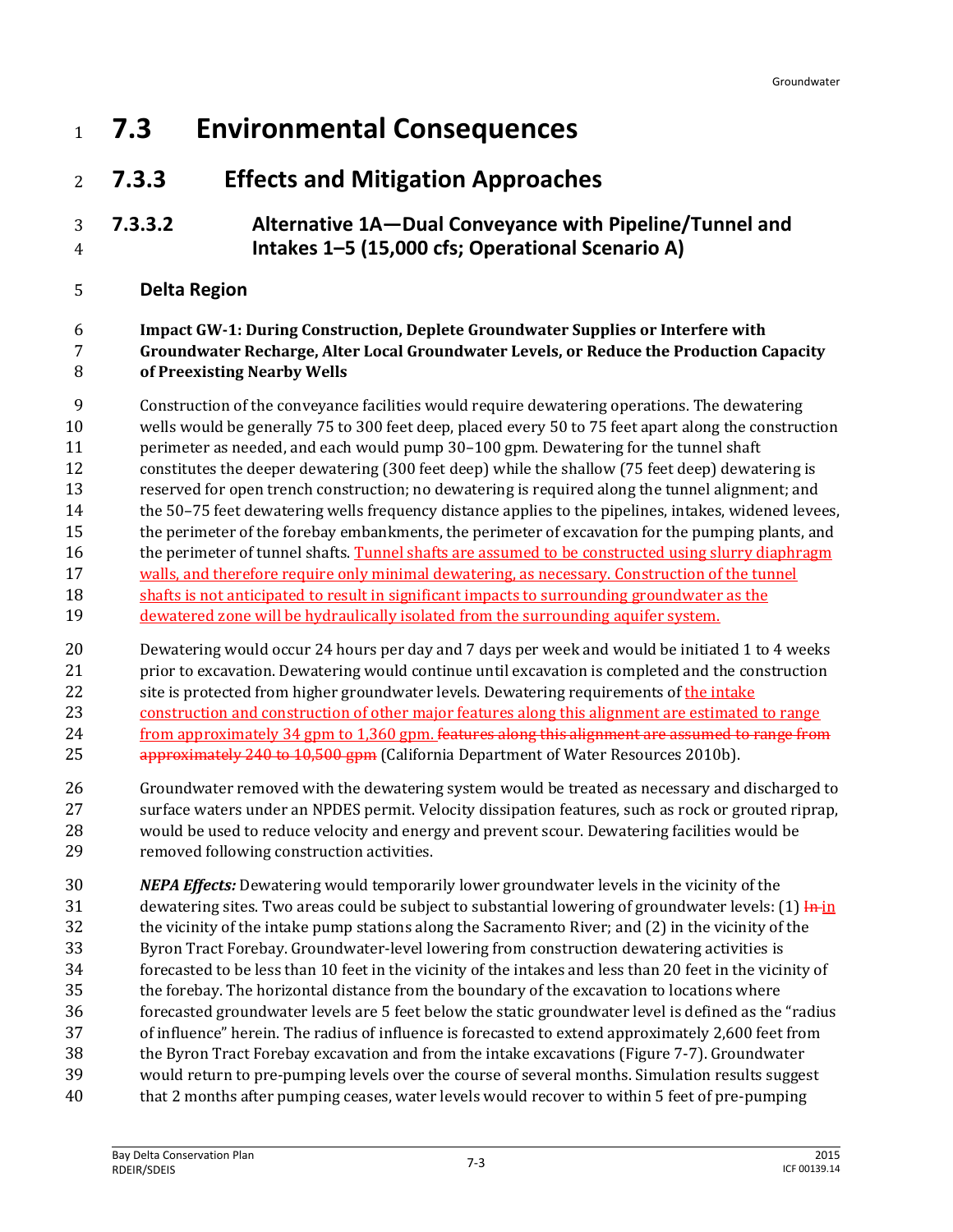water levels. The sustainable yield of some wells might temporarily be affected by the lowering of water levels such that they are not able to support existing land uses. The construction of conveyance features could result in an adverse effect on groundwater levels and associated well yields that would be temporary. It should be noted that the forecasted impacts described above reflect a worst-case scenario as the option of installing seepage cutoff walls during dewatering was not considered in the analysis.

 *CEQA Conclusion:* Construction activities associated with conveyance facilities under CM1, including temporary dewatering and associated reduced groundwater levels, have the potential to temporarily affect the productivity of existing nearby water supply wells. Groundwater levels within 2,600 feet of the areas to be dewatered are anticipated to experience groundwater level reductions of up to 20 feet for the duration of the dewatering activities and up to 2 months after dewatering activities are completed. Nearby domestic and municipal wells could experience significant reductions in well yield, if they are shallow wells, and may not be able to support existing land uses. The temporary localized impact on groundwater levels and associated well yields is considered significant because construction-related dewatering might affect the amount of water supplied by 16 shallow wells located near the CM1 construction sites. Mitigation Measure GW-1 identifies a monitoring procedure and options for maintaining an adequate water supply for land owners that experience a reduction in groundwater production from wells within 2,600 feet of construction- related dewatering activities. It should be noted that the forecasted impacts described above reflect a worst-case scenario as the option of installing seepage cutoff walls during dewatering was not considered in the analysis. Implementing Mitigation Measure GW-1 would help address these effects; however, the impact may remain significant because replacement water supplies may not meet the preexisting demands or planned land use demands of the affected party. In some cases this impact might temporarily be significant and unavoidable until groundwater elevations recover to preconstruction conditions, which could require several months after dewatering operations cease.

#### **Mitigation Measure GW-1: Maintain Water Supplies in Areas Affected by Construction Dewatering**

- Prior to construction, BDCP proponents will determine the location of wells within the anticipated area of influence of construction sites at which dewatering would occur. Based on available information, the location of wells, depths of the wells and the depth to groundwater within these wells will be determined. During construction dewatering, monitoring wells should be installed sufficiently close to the groundwater dewatering sites, or if possible, water levels in existing wells will be monitored, in order to be able to detect changes in water levels attributable to dewatering activities. If monitoring data or other substantial evidence indicates that groundwater levels have declined in a manner that could adversely affect adjacent wells, temporarily rendering the wells unable to provide adequate supply to meet preexisting demands or planned land use demands, the BDCP proponents will implement one or more of the following measures:
- 39 Offset domestic water supply losses attributable to construction dewatering activities. The BDCP proponents will ensure domestic water supplies provided by wells are maintained during construction. Potential actions to offset these losses include installing sheet piles to depths below groundwater elevations, deepening or modifying wells used for domestic purposes to maintain water supplies at preconstruction levels, or securing potable water supplies from offsite sources. Offsite sources could include potable water transported from a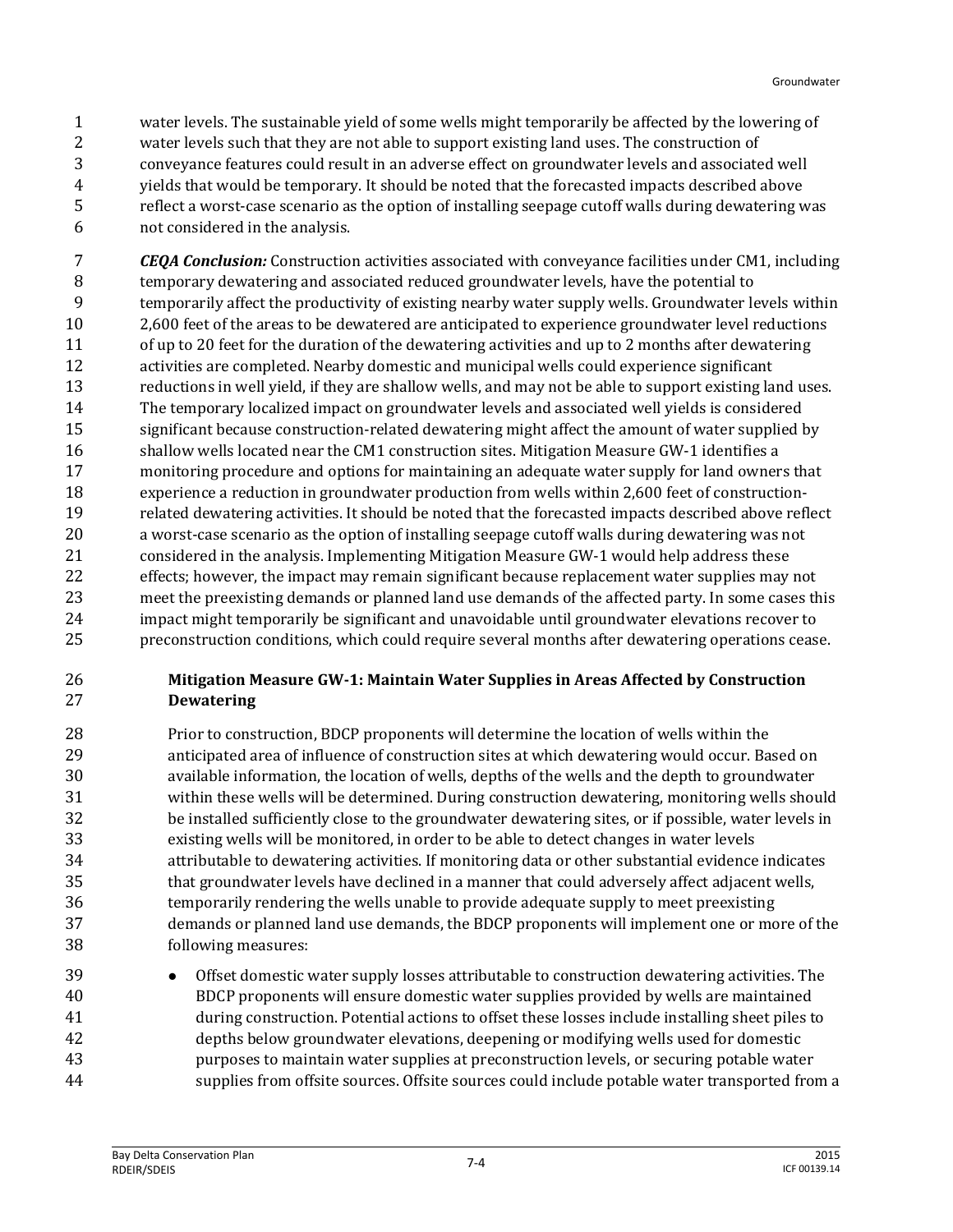| $\mathbf{1}$               | permitted source or providing a temporary connection to nearby wells not adversely                                                                                                                                                                                                                                                                                                           |
|----------------------------|----------------------------------------------------------------------------------------------------------------------------------------------------------------------------------------------------------------------------------------------------------------------------------------------------------------------------------------------------------------------------------------------|
| 2                          | affected by dewatering.                                                                                                                                                                                                                                                                                                                                                                      |
| 3                          | • Offset agricultural water supply losses attributable to construction dewatering activities.                                                                                                                                                                                                                                                                                                |
| 4                          | The BDCP proponents will ensure agricultural water supplies are maintained during                                                                                                                                                                                                                                                                                                            |
| 5                          | construction or provide compensation to offset for crop production losses. If feasible, the                                                                                                                                                                                                                                                                                                  |
| 6                          | BDCP proponents will install sheet piles to depths below groundwater elevations, or deepen                                                                                                                                                                                                                                                                                                   |
| 7                          | or modify the wells to ensure agricultural production supported by water supplied by these                                                                                                                                                                                                                                                                                                   |
| 8                          | wells is maintained. If deepening or modifying existing wells is not feasible, the BDCP                                                                                                                                                                                                                                                                                                      |
| 9                          | proponents will secure a temporary alternative water supply or compensate farmers for                                                                                                                                                                                                                                                                                                        |
| 10                         | production losses attributable to a reduction in available groundwater supplies.                                                                                                                                                                                                                                                                                                             |
| 11                         | The implementation of this mitigation measure will follow the steps below:                                                                                                                                                                                                                                                                                                                   |
| 12                         | BDCP proponents will be responsible for determining the area of influence of dewatering                                                                                                                                                                                                                                                                                                      |
| 13                         | operations and the location of potentially affected existing wells, in addition to the                                                                                                                                                                                                                                                                                                       |
| 14                         | installation of potential new monitoring wells and the monitoring of existing wells.                                                                                                                                                                                                                                                                                                         |
| 15                         | Prior to commencement of construction activities the BDCP Proponents will determine the                                                                                                                                                                                                                                                                                                      |
| 16                         | locations of existing wells which will require monitoring. In addition, shallow monitoring                                                                                                                                                                                                                                                                                                   |
| 17                         | wells may be installed prior to construction dewatering operations. Monitoring of water                                                                                                                                                                                                                                                                                                      |
| 18                         | levels in these wells will occur during construction. Implementation of measures necessary                                                                                                                                                                                                                                                                                                   |
| 19                         | to offset domestic and agricultural water supply losses will occur during construction as                                                                                                                                                                                                                                                                                                    |
| 20                         | necessary.                                                                                                                                                                                                                                                                                                                                                                                   |
| 21                         | Monitoring wells will be installed; or, if feasible, water levels in existing wells will be                                                                                                                                                                                                                                                                                                  |
| 22                         | monitored, in order to detect changes in water levels attributable to dewatering activities.                                                                                                                                                                                                                                                                                                 |
| 23                         | Water levels in the installed monitoring wells and existing wells will be measured by the                                                                                                                                                                                                                                                                                                    |
| 24                         | <b>BDCP Proponents and Construction Contractors prior to construction dewatering and on a</b>                                                                                                                                                                                                                                                                                                |
| 25                         | weekly or daily basis, as needed, during the entire construction dewatering period. Upon                                                                                                                                                                                                                                                                                                     |
| 26                         | completion of construction, the water levels in the monitoring wells will be measured and                                                                                                                                                                                                                                                                                                    |
| 27                         | monitoring will continue for up to six months following termination of construction                                                                                                                                                                                                                                                                                                          |
| 28                         | dewatering activities or less if groundwater levels reach pre-construction levels.                                                                                                                                                                                                                                                                                                           |
| 29                         | All monitoring data will be reported on a monthly basis, and in an annual summary report                                                                                                                                                                                                                                                                                                     |
| 30                         | prepared by the BDCP Proponents and Construction Contractors that will evaluate the                                                                                                                                                                                                                                                                                                          |
| 31                         | impacts of the construction dewatering for that year. The monthly reports will contain                                                                                                                                                                                                                                                                                                       |
| 32                         | tabular water level data as well as changes in water levels from the previous months. The                                                                                                                                                                                                                                                                                                    |
| 33                         | annual report will summarize monthly data and show the most recent water level contour                                                                                                                                                                                                                                                                                                       |
| 34                         | map as well as the pre-construction contour map. The final report will include water-level                                                                                                                                                                                                                                                                                                   |
| 35                         | contour maps for the area of the groundwater aquifer that is affected by dewatering                                                                                                                                                                                                                                                                                                          |
| 36                         | showing initial, pre-construction water levels and final, post-construction water levels.                                                                                                                                                                                                                                                                                                    |
| 37                         | <b>•</b> If water level data indicate that dewatering operations are responsible for reductions in well                                                                                                                                                                                                                                                                                      |
| 38                         | productivity such that water supplies are inadequate to meet existing or planned land use                                                                                                                                                                                                                                                                                                    |
| 39                         | demands, mitigation will be required and implemented.                                                                                                                                                                                                                                                                                                                                        |
| 40<br>41<br>42<br>43<br>44 | If monitoring data or other substantial evidence indicates that groundwater levels have<br>$\bullet$<br>declined in a manner that could adversely affect adjacent wells, temporarily rendering the<br>wells unable to provide adequate supply to meet preexisting demands or planned land use<br>demands, the BDCP proponents will implement one or more of the measures described<br>above. |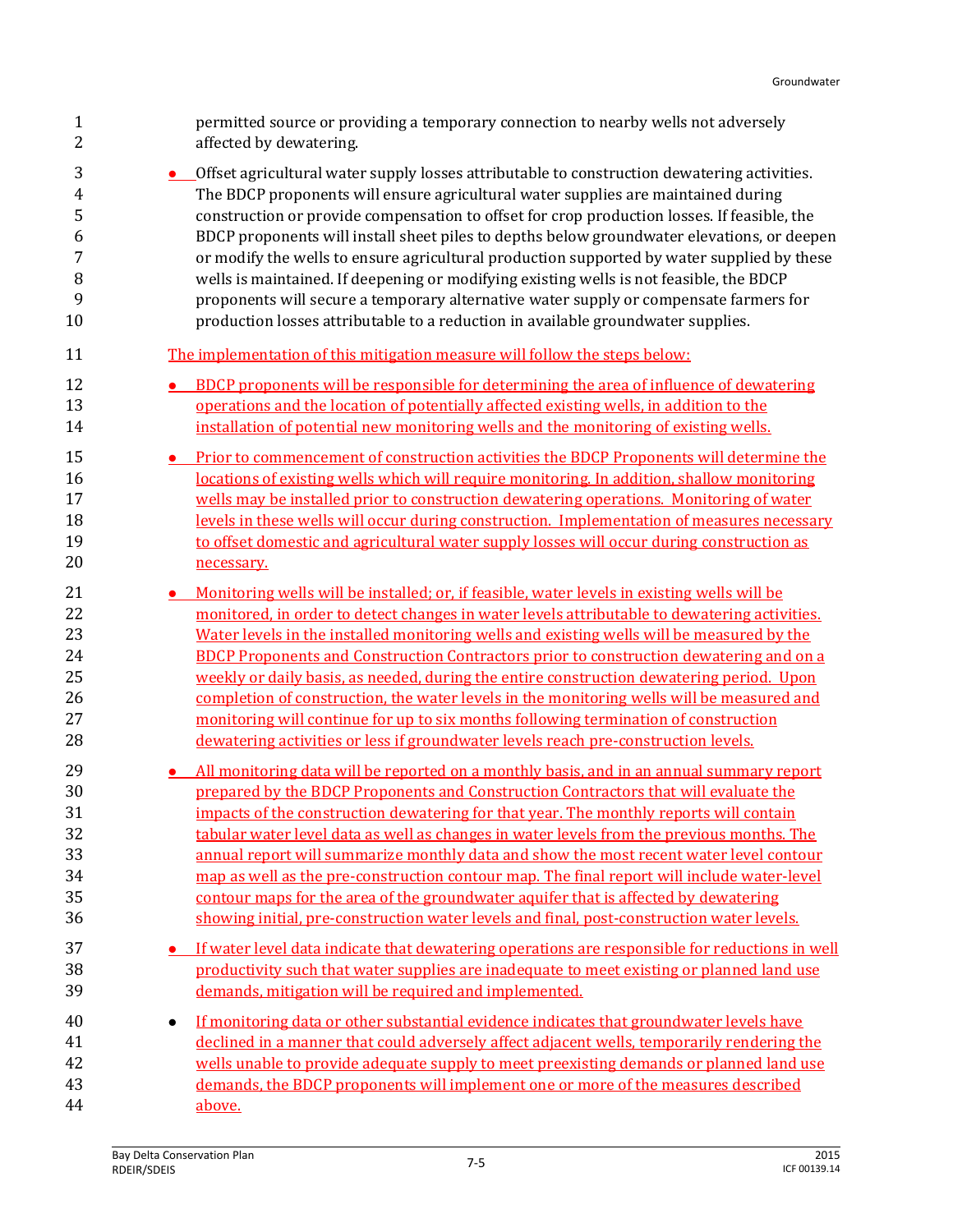#### **Impact GW-5: During Operations of New Facilities, Interfere with Agricultural Drainage in the Delta**

 *NEPA Effects:* The Intermediate and Byron Tract Forebays would be constructed to comply with the requirements of the Division of Safety of Dams (DSD) which includes design provisions to minimize seepage under the embankments, such as cutoff walls. These design provisions would minimize seepage under the embankments and onto adjacent properties. Once constructed, the operation of the forebays would be monitored to ensure seepage does not exceed performance requirements. In the event seepage were to exceed these performance requirements, the BDCP proponents would modify the embankments or construct seepage collection systems that would ensure any seepage from the forebays would be collected and conveyed back to the forebay or other suitable disposal site.

- However, operation of Alternative 1A would result in local changes in groundwater flow patterns adjacent to the Intermediate and Byron Tract forebays, where groundwater recharge from surface water would result in groundwater level increases. If agricultural drainage systems adjacent to these forebays are not adequate to accommodate the additional drainage requirements, operation of the forebays could interfere with agricultural drainage in the Delta.
- *CEQA Conclusion:* The Intermediate and Byron Tract Forebay embankments would be constructed to DSD standards and the BDCP proponents would monitor the performance of the embankments to ensure seepage does not exceed performance requirements. In the event seepage would exceed DSD requirements, the BDCP proponents would modify the embankments or construct and operate seepage collection systems to ensure the performance of existing agricultural drainage systems would be maintained.
- However, operation of Alternative 1A would result in local changes in shallow groundwater flow patterns in the vicinity of the Intermediate and Byron Tract forebays caused by recharge from surface water, and could cause significant impacts on agricultural drainage where existing systems are not adequate to accommodate the additional drainage requirements. Implementation of Mitigation Measure GW-5 is anticipated to reduce this impact to a less-than-significant level in most instances, though in some instances mitigation may be infeasible due to factors such as costs that would be imprudent to bear in light of the fair market value of the affected land. The impact is therefore significant and unavoidable as applied to such latter properties.
- In addition, as described for Impact GW-2, groundwater levels are projected to increase in Suisun Marsh under Alternative 1A compared to Existing Conditions, primarily due to sea level rise and climate change conditions as simulated with the Alternative 1A CVHM-D run. These increases in groundwater levels could affect agricultural drainage in the Suisun Marsh area, but do not in and of themselves require mitigation.
	-

#### **Mitigation Measure GW-5: Agricultural Lands Seepage Minimization**

 Areas potentially subject to seepage caused by implementation of habitat restoration and enhancement actions or operation of water conveyance facilities shall be monitored and evaluated on a site-specific basis by BDCP proponents prior to the commencement of construction activities to identify baseline groundwater conditions. Restoration sites, along with the sites of water conveyance features that could result in seepage, shall be subsequently monitored once construction is completed. Monitoring shall include placement of piezometers and/or periodic field checks to assess local groundwater levels and salinity and associated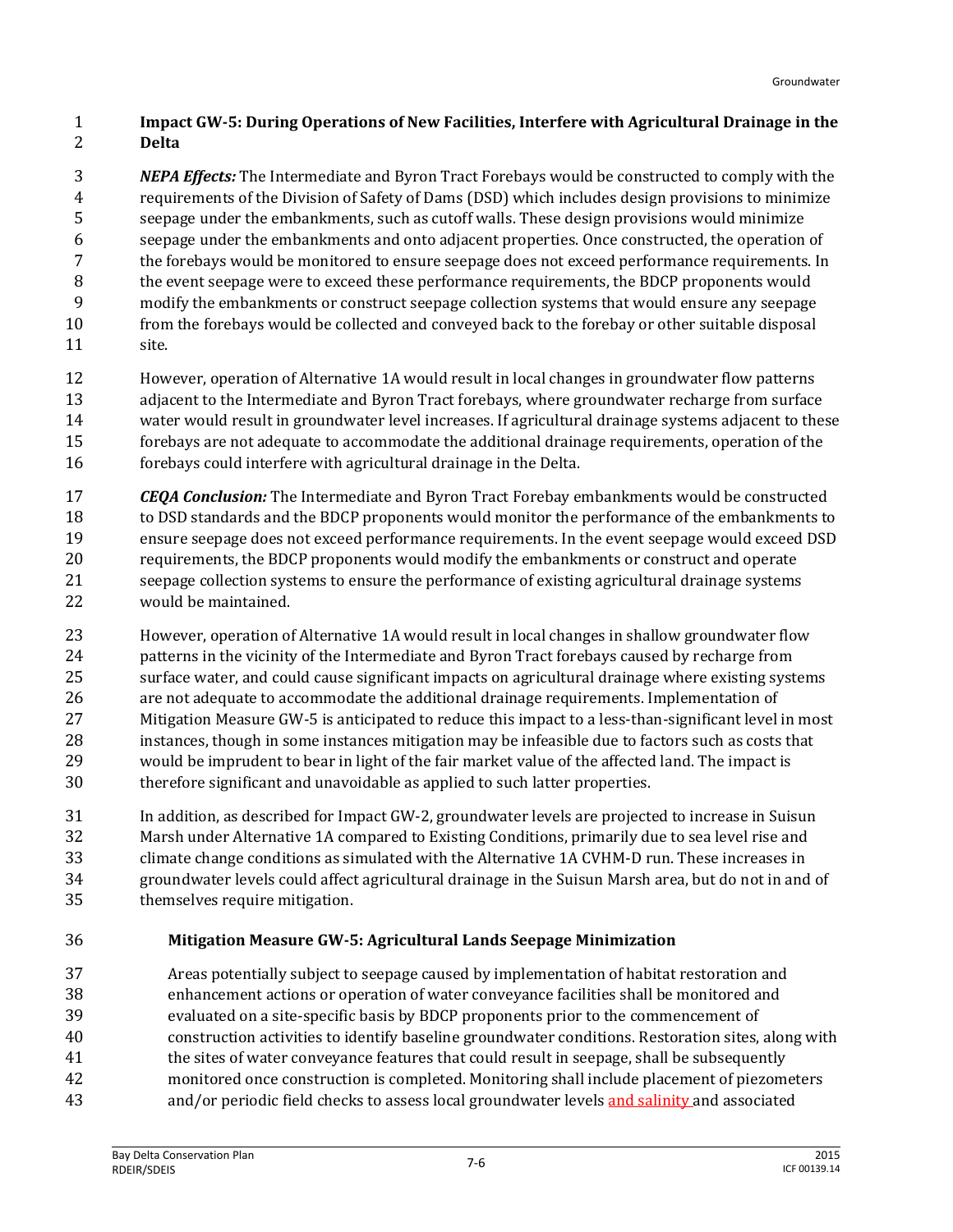| $\mathbf{1}$ | impacts on agricultural field conditions. In areas where operation of water conveyance facilities  |
|--------------|----------------------------------------------------------------------------------------------------|
| 2            | or habitat restoration is determined to result in seepage impacts on adjacent parcels, potentially |
| 3            | feasible additional mitigation measures will be developed in consultation with affected            |
| 4            | landowners. These measures may include installation or improvement of subsurface                   |
| 5            | agricultural drainage or an equivalent drainage measure, as well as pumping to provide for         |
| 6            | suitable field conditions (groundwater levels near pre-project levels). Such measures shall        |
| 7            | ensure that the drainage characteristics of affected areas would be maintained to the level        |
| 8            | existing prior to project construction.                                                            |
| 9            | The implementation of this mitigation measure will follow the steps below:                         |
| 10           | <b>BDCP Proponents and Construction Contractors will be responsible for monitoring and</b>         |
| 11           | evaluation to identify baseline groundwater conditions as well as monitoring after                 |
| 12           | construction is complete.                                                                          |
| 13           | Monitoring will occur at areas adjacent to the expanded Clifton Court Forebay portion at           |
| 14           | Byron Tract, where groundwater recharge from surface water would result in groundwater             |
| 15           | level increases, and other potentially impacted areas affected by operation of the water           |
| 16           | conveyance facilities.                                                                             |
| 17           | <u>Monitoring and evaluation shall occur prior to commencement of construction activities to</u>   |
| 18           | identify baseline conditions and with sufficient time allotted to develop additional               |
| 19           | mitigation measures if needed. Monitoring of restoration sites, along with the sites of water      |
| 20           | conveyance features that could result in seepage will occur after construction is completed.       |
| 21           | Monitoring shall include placement of piezometers and/or periodic field checks to assess           |
| 22           | local shallow groundwater levels and salinity and associated impacts on agricultural field         |
| 23           | conditions.                                                                                        |
| 24           | Monitoring will collect information on two thresholds:                                             |
| 25           | 1. Water surface elevation (recorded as depth to water)                                            |
| 26           | 2. Shallow groundwater salinity (measured as specific conductance)                                 |
| 27           | • Monitoring of groundwater levels will occur on a daily basis to check real-time measured         |
| 28           | groundwater levels. This can be performed by equipping the piezometers with electronic             |
| 29           | water level probes which automatically record levels on a daily basis. Periodic field checks,      |
| 30           | including measurements of specific conductance will occur on a monthly basis and in the            |
| 31           | event groundwater levels are above identified thresholds.                                          |
| 32           | Baseline conditions of shallow groundwater levels and salinity will be determined prior to         |
| 33           | construction through water level measurements and water testing at the installed                   |
| 34           | piezometers in proximity to restoration areas and conveyance features that might affect            |
| 35           | drainage on adjacent lands.                                                                        |
| 36           | Salinity will be determined by measuring specific conductance at the piezometers with a            |
| 37           | calibrated field probe before construction begins, and monthly during operation.                   |
| 38           | Visual observations will also be used to monitor associated impacts on agricultural field          |
| 39           | conditions. Visual surveys will be conducted during periodic field checks as well as by local      |
| 40           | landowners on a continual basis.                                                                   |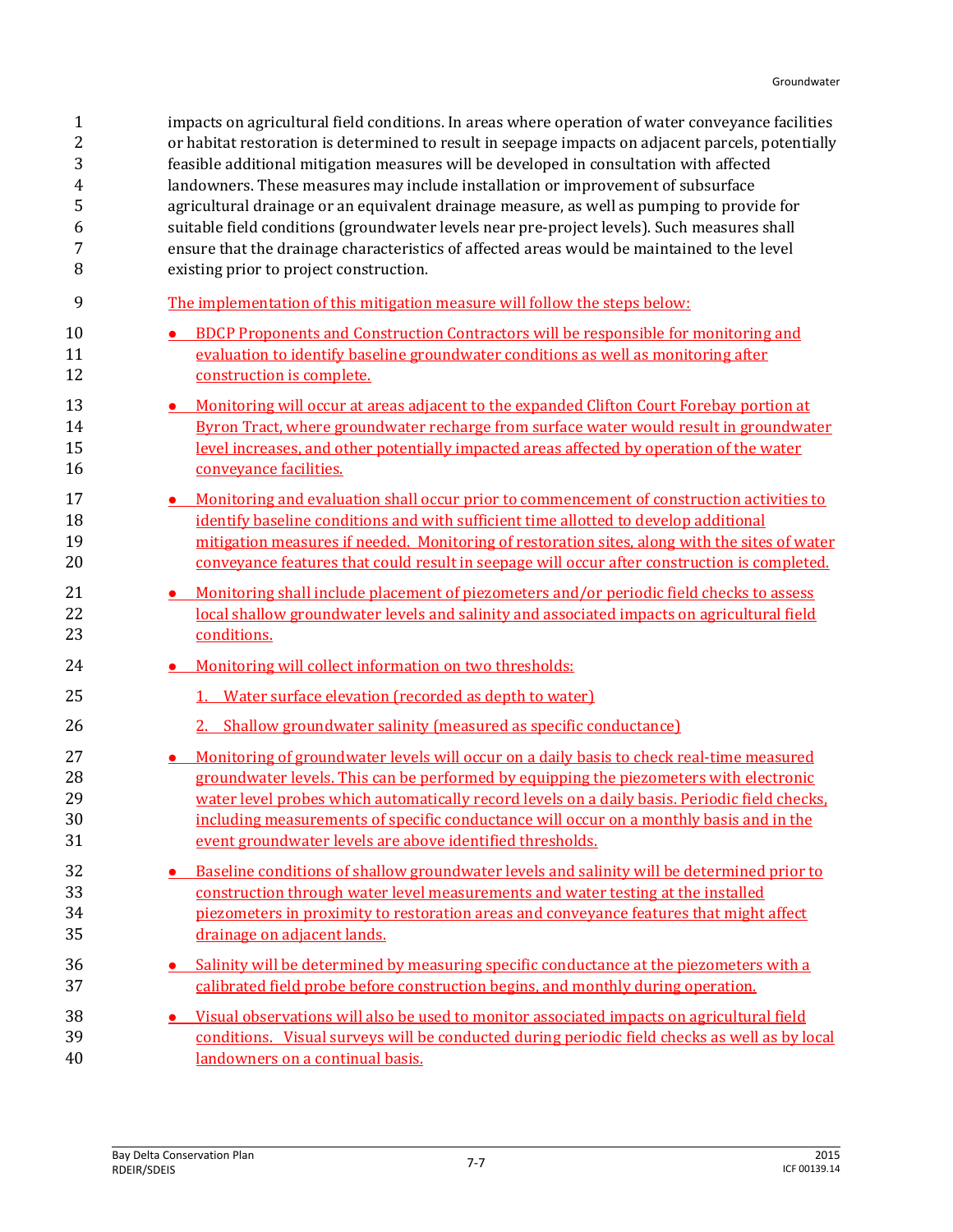| 2<br>3               |           | A seepage hotline will be established for landowners to report any visual observations of<br>seepage or deteriorating crop health as a result of an excessive rise in the water table<br>and/or increasing root-zone salinity due to deteriorating shallow groundwater quality.                                                                                                                                                                                    |
|----------------------|-----------|--------------------------------------------------------------------------------------------------------------------------------------------------------------------------------------------------------------------------------------------------------------------------------------------------------------------------------------------------------------------------------------------------------------------------------------------------------------------|
| 4<br>5<br>6<br>8     | $\bullet$ | All monitoring data will be reported on a monthly basis, and in an annual summary report<br>prepared by the BDCP Proponents that will evaluate the potential impacts of the operation<br>of CMs for that year. The monthly reports will contain tabular water level and salinity data<br>as well as compute changes in water levels and salinity from the previous months. The<br>annual report will summarize monthly data and evaluate if impacts have occurred. |
| 9<br>10              |           | Groundwater levels at the affected areas will be maintained to the level existing prior to<br>project construction.                                                                                                                                                                                                                                                                                                                                                |
| 11<br>12<br>13<br>14 |           | Shallow groundwater salinity will be monitored prior to construction and a threshold will<br>be determined in coordination with the local landowners, based on existing crop salinity<br>tolerance (considerations will include both if shallow groundwater is used for irrigation or if<br>shallow groundwater levels rise and encroach upon the root-zone area).                                                                                                 |
| 15<br>16             | 7.3.3.3   | Alternative 1B-Dual Conveyance with East Alignment and<br>Intakes 1-5 (15,000 cfs; Operational Scenario A)                                                                                                                                                                                                                                                                                                                                                         |

## **Delta Region**

#### **Impact GW-1: During Construction, Deplete Groundwater Supplies or Interfere with Groundwater Recharge, Alter Local Groundwater Levels, or Reduce the Production Capacity of Preexisting Nearby Wells**

- Construction of the conveyance facilities would require dewatering operations. The dewatering wells would be generally 75 to 300 feet deep, placed every 50 to 75 feet apart along the construction perimeter as needed, and each would pump 30–100 gpm. Dewatering for the tunnel shaft constitutes the deeper dewatering (300 feet deep) while the shallow (75 feet deep) dewatering is reserved for open trench construction; no dewatering is required along the tunnel alignment; and the 50–75 feet dewatering wells frequency distance applies to the pipelines, intakes, widened levees, the perimeter of the forebay embankments, the perimeter of excavation for the pumping plants, and 28 the perimeter of tunnel shafts. Tunnel shafts are assumed to be constructed using slurry diaphragm walls, and therefore require only minimal dewatering, as necessary. Construction of the tunnel shafts is not anticipated to result in significant impacts to surrounding groundwater as the dewatered zone will be hydraulically isolated from the surrounding aquifer system. Dewatering would occur 24 hours per day and 7 days per week and would be initiated 1 to 4 weeks
- prior to excavation. Dewatering would continue until excavation is completed and the construction 34 site is protected from higher groundwater levels. Dewatering requirements of the intake
- construction and construction of other major features along this alignment are estimated to range
- 36 from approximately 34 gpm to 1,360 gpm <del>features along this alignment are assumed to range from</del>
- 37 approximately 24,500 to 360,000 gpm (California Department of Water Resources 2010b).
- Groundwater removed with the dewatering system would be treated as necessary and discharged to
- surface waters under an NPDES permit. Velocity dissipation features, such as rock or grouted riprap,
- would be used to reduce velocity and energy and prevent scour. Dewatering facilities would be
- removed following construction activities.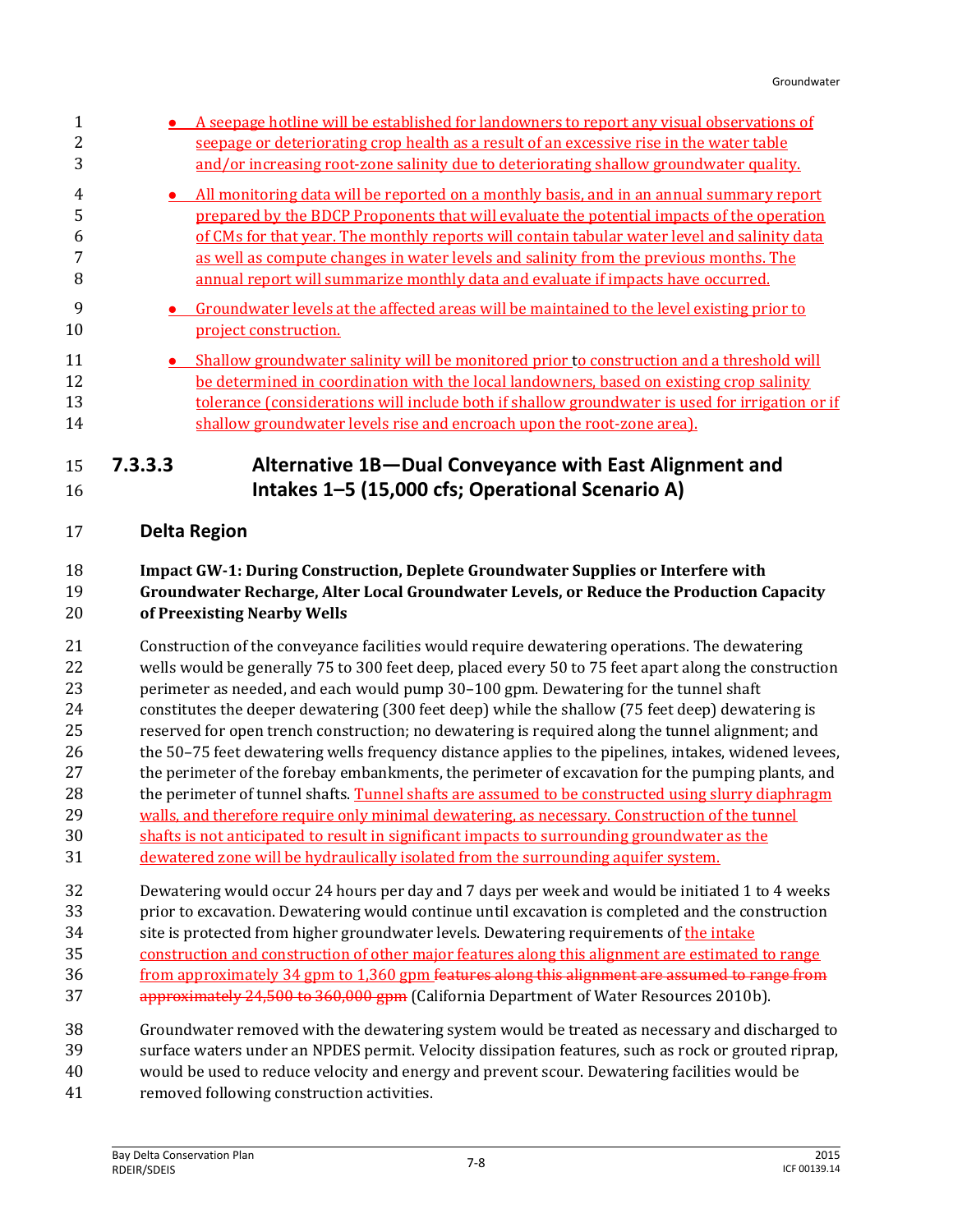### **7.3.3.4 Alternative 1C—Dual Conveyance with West Alignment and Intakes W1–W5 (15,000 cfs; Operational Scenario A)**

### **Delta Region**

## **Impact GW-1: During Construction, Deplete Groundwater Supplies or Interfere with Groundwater Recharge, Alter Local Groundwater Levels, or Reduce the Production Capacity**

#### **of Preexisting Nearby Wells**

- Construction of the conveyance facilities would require dewatering operations. The dewatering
- wells would be generally 75 to 300 feet deep, placed every 50 to 75 feet apart, and would each pump 30–100 gpm. Dewatering for the tunnel shaft constitutes the deeper dewatering (300 feet deep)
- while the shallow (75 feet deep) dewatering is reserved for open trench construction; no
- dewatering is required along the tunnel alignment; and the 50-75 feet dewatering wells frequency
- distance applies to the pipelines, intakes, widened levees, the perimeter of the forebay
- embankments, the perimeter of excavation for the pumping plants, and the perimeter of tunnel
- shafts. Tunnel shafts are assumed to be constructed using slurry diaphragm walls, and therefore
- require only minimal dewatering, as necessary. Construction of the tunnel shafts is not anticipated
- 16 to result in significant impacts to surrounding groundwater as the dewatered zone will be
- 17 hydraulically isolated from the surrounding aquifer system.
- Dewatering would occur 24 hours per day and 7 days per week and would be initiated 1 to 4 weeks prior to excavation and continue until excavation is completed and the construction site is protected 20 from higher groundwater. Dewatering requirements of the intake construction and construction of 21 other major features along this alignment are estimated to range from approximately 34 gpm to 22 1,360 gpm features along this alignment are assumed to range from approximately 49,000 to 23 313,000 gpm (California Department of Water Resources 2010b).
- Groundwater removed with the dewatering system would be treated as necessary and discharged to surface waters under an NPDES permit. Velocity dissipation features, such as rock or grouted riprap, would be used to reduce velocity and energy and prevent scour. Dewatering facilities would be removed following construction.

### **7.3.3.9 Alternative 4—Dual Conveyance with Modified Pipeline/Tunnel and Intakes 2, 3, and 5 (9,000 cfs; Operational Scenario H)**

 Facilities construction under Alternative 4 would be similar to those described for Alternative 1A with only three intakes. In addition, the Intermediate Forebay for Alternative 4 differs significantly from the one that would be constructed under Alternative 1A. The Alternative 4 Intermediate Forebay is reduced in size (from 720 acres to 40 acres in water surface area) and is located further away from the Sacramento River and further south from the intakes as compared to the Alternative 1A. This smaller forebay footprint would result in reduced effects on groundwater resources as compared to Alternative 1A. Alternative 4 will result in the modification and expansion of Clifton Court Forebay to include the Byron Tract area, while for Alternative 1A, Clifton Court Forebay would remain the same and the new Byron Tract Forebay would be constructed adjacent. The overall footprint of the forebay (or forebays) would be similar for both alternatives, resulting in similar effects on groundwater in the vicinity of Clifton Court Forebay.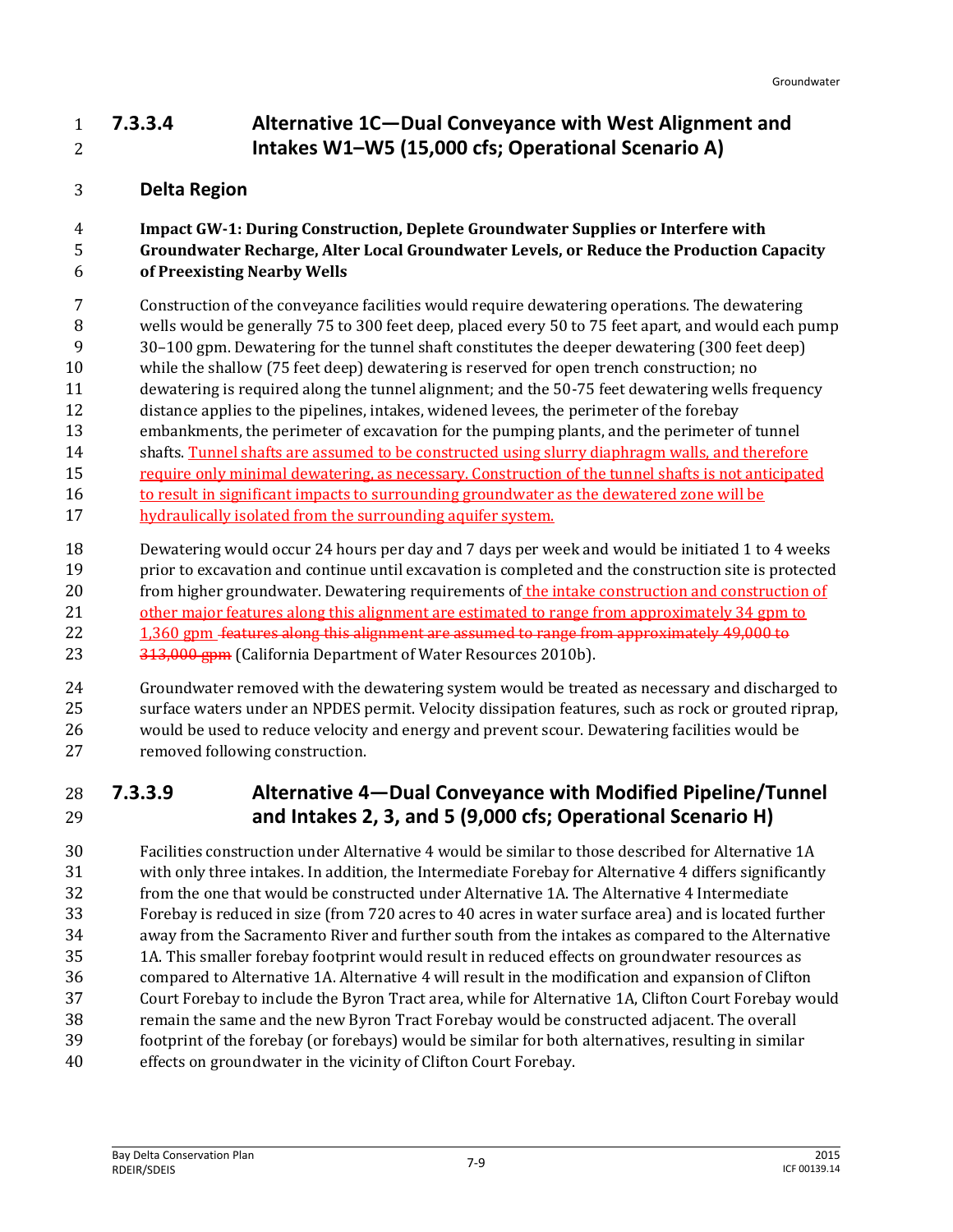1 Operations under Alternative 4 would be identical to those under Alternative  $\frac{21}{16}$  except that there would be more reliance on the south Delta intakes due to less capacity provided by the north Delta intakes. Alternative 4 was simulated in CALSIM II with Scenario H, which included a decision tree analysis, as described in Chapter 3. Alternative 4 includes the following four sub-scenarios.

- **•** Alternative 4 Scenario H1: low Delta outflow
- Alternative 4 Scenario H2: includes enhanced Spring Delta outflow, excludes Fall X2
- **•** Alternative 4 Scenario H3: excludes enhanced Spring Delta outflow; includes Fall X2
- **Alternative 4 Scenario H4: high Delta outflow**

 The discussion below presents a combination of simulated quantitative results and a qualitative approach, since the only scenario that was simulated with CVHM and CVHM-D is Scenario H3 due to the fact that it falls within the range of delivery resulting from the other scenarios and provides a realistic average.

#### **Delta Region**

 Construction and operation of Alternative 4 facilities would be similar under each of the operational scenarios for the purposes of this analysis, since the footprint is the same. Therefore, the description of impacts that were simulated with CVHM-D for Scenario H3 below is applicable to each Alternative 4 scenario.

#### **Impact GW-1: During Construction, Deplete Groundwater Supplies or Interfere with Groundwater Recharge, Alter Local Groundwater Levels, or Reduce the Production Capacity of Preexisting Nearby Wells**

 See Impact GW-1 under Alternative 1A; construction activities under Alternative 4 would generally 22 be similar to those under Alternative 1A. The impacts on groundwater levels resulting from dewatering activities are dependent on the local hydrogeology and the depth and duration of 24 dewatering required. Because all of the pump stations associated with the intakes are located in areas of similar geology and hydrogeology, and the dewatering configurations are identical for each 26 of the facilities, it would be expected that the impacts of construction activities on local groundwater 27 levels and associated well yields would be similar with respect to intake and intake pumping plant construction. The only difference would be associated with the number of intakes used. This alternative uses three intakes instead of five used in Alternative 1A. This would result in decreased dewatering effects and fewer wells being affected. One additional difference, is the dewatering

- requirements at the Intermediate Forebay, as further described below.
- Geotechnical explorations including geophysical surveys, seismic profiling, pressuremeter and
- aquifer tests will be performed to collect data related to subsoil properties and the construction
- dewatering requirements in areas where deep excavation is anticipated (*CDWR 2014, Geotechnical Exploration Plan – Phase 2*).
- Specific considerations for the construction of elements of Alternative 4 are as follows :

#### **Levees**

- According to the MPTO CER, "a deep slurry cutoff wall will be installed to enhance future public
- protection from levee underseepage in accordance with USACE requirements and to reduce the
- groundwater inflow into deep excavations within the intake facility site pad".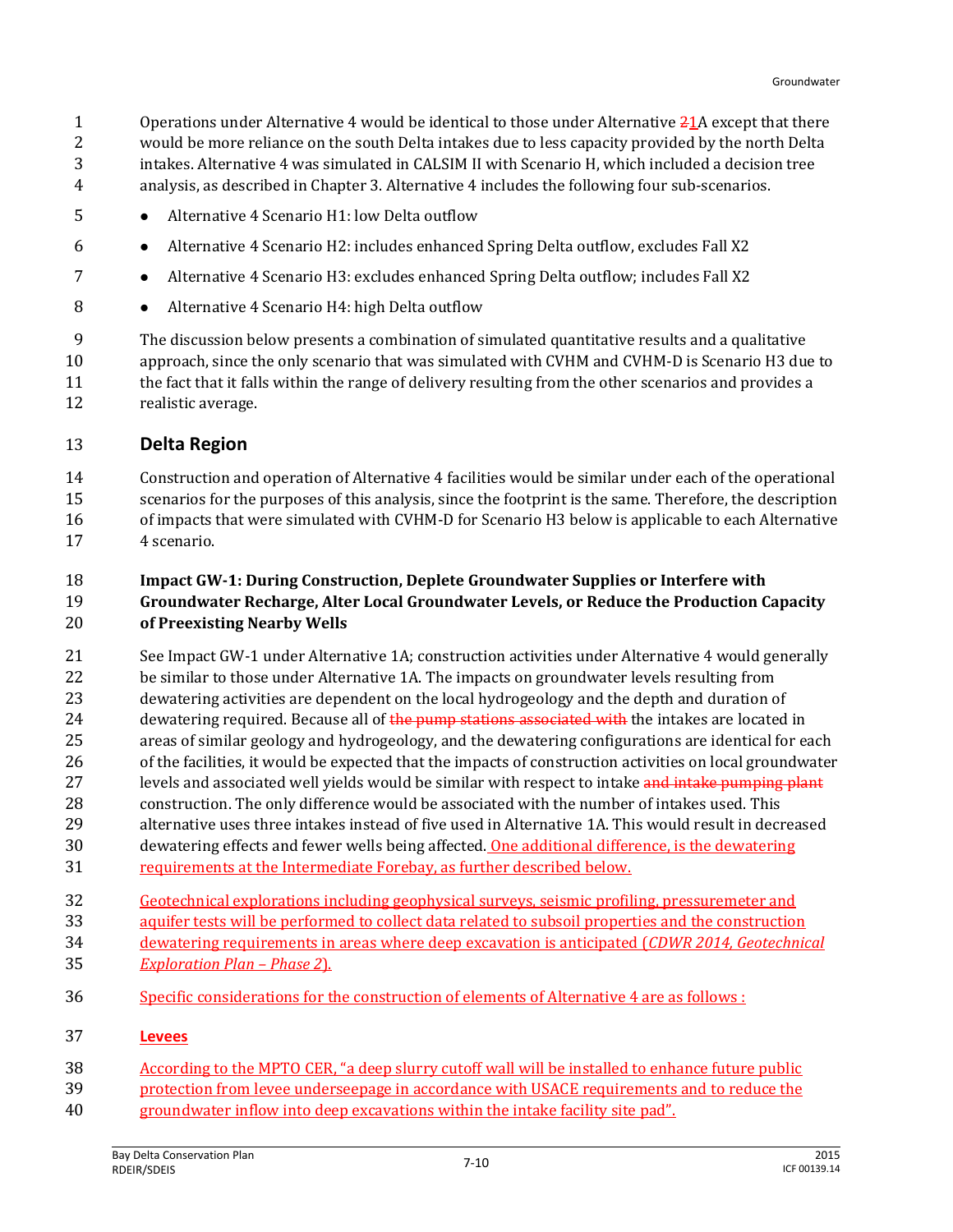#### **Intake Pipelines**

- Pipeline dewatering with two dewatering schemes are being considered, pending more detailed
- geotechnical and groundwater quality investigations to assess the best methodology to be used.
- Where high groundwater is encountered along portions of the alignment, a groundwater collection
- and disposal system will be installed and operated continuously during the construction period
- while the excavation trench is open. Temporary localized impacts will be mitigated.

#### **Clifton Court Pumping Plant Shafts**

- The pumping plant shafts are assumed to be constructed using slurry diaphragm walls. Dewatering
- inside the slurry wall enclosure will be conducted as necessary to support shaft excavation, but will
- 10 likely be intermittent. No significant impacts due to shaft construction dewatering are anticipated as
- 11 the dewatered zone will be hydraulically isolated from the surrounding aquifer system.

#### **Tunnel Shafts**

- Tunnel shafts are assumed to be constructed using slurry diaphragm walls, and therefore require
- only minimal dewatering, as necessary. Construction of the tunnel shafts is not anticipated to result
- in significant impacts to surrounding groundwater as the dewatered zone will be hydraulically
- isolated from the surrounding aquifer system.

#### **Intermediate Forebay**

- Dewatering is required for excavation operations at the Intermediate Forebay, notably to build the
- embankments. However, no site specific geotechnical or hydrogeologic information is available at
- this time, so conservative assumptions are made regarding construction dewatering requirements,
- as described in Appendix 7A.

#### **Clifton Court Forebays**

- The new embankments for the NCCF and SCCF are constructed by installing a sheet pile cofferdam, dewatering, excavating the embankment foundations down to suitable material, and possibly 25 installing a slurry cutoff wall. Due to these measures, these construction activities would not result 26 in significant impacts to surrounding groundwater levels.
- *NEPA Effects:* Dewatering would temporarily lower groundwater levels in the vicinity of the 28 dewatering sites. Threewe areas could be subject to substantial lowering of groundwater levels: (1) In the vicinity of intake pump stations 2, 3, and 5; (2) in the vicinity of the Intermediate Forebay; and (32) in the vicinity of the expanded Clifton Court Forebay portion that includes the Byron Tract area. Groundwater-level lowering from construction dewatering activities is forecasted to be less than 10 32 feet in the vicinity of the intakes and the Intermediate Forebay and less than 20 feet in the vicinity of 33 the Bryon Tract fForebay. The horizontal distance from the boundary of the excavation to locations where forecasted groundwater levels are 5 feet below the static groundwater level is defined as the "radius of influence" herein. The radius of influence is forecasted to extend approximately 2,600 feet from the Byron Tract Forebay excavation and from the intake 2, 3, and 5 excavations, and 37 approximately 1,500 feet from the Intermediate Forebay (Figure 7-27). Groundwater would return to pre-pumping levels over the course of several months. Simulation results suggest that two months after pumping ceases, water levels would be within 5 feet of pre-pumping water levels. The sustainable yield of some wells might temporarily be affected by the lower water levels such that
- 41 they are not able to support existing land uses. The construction of conveyance features would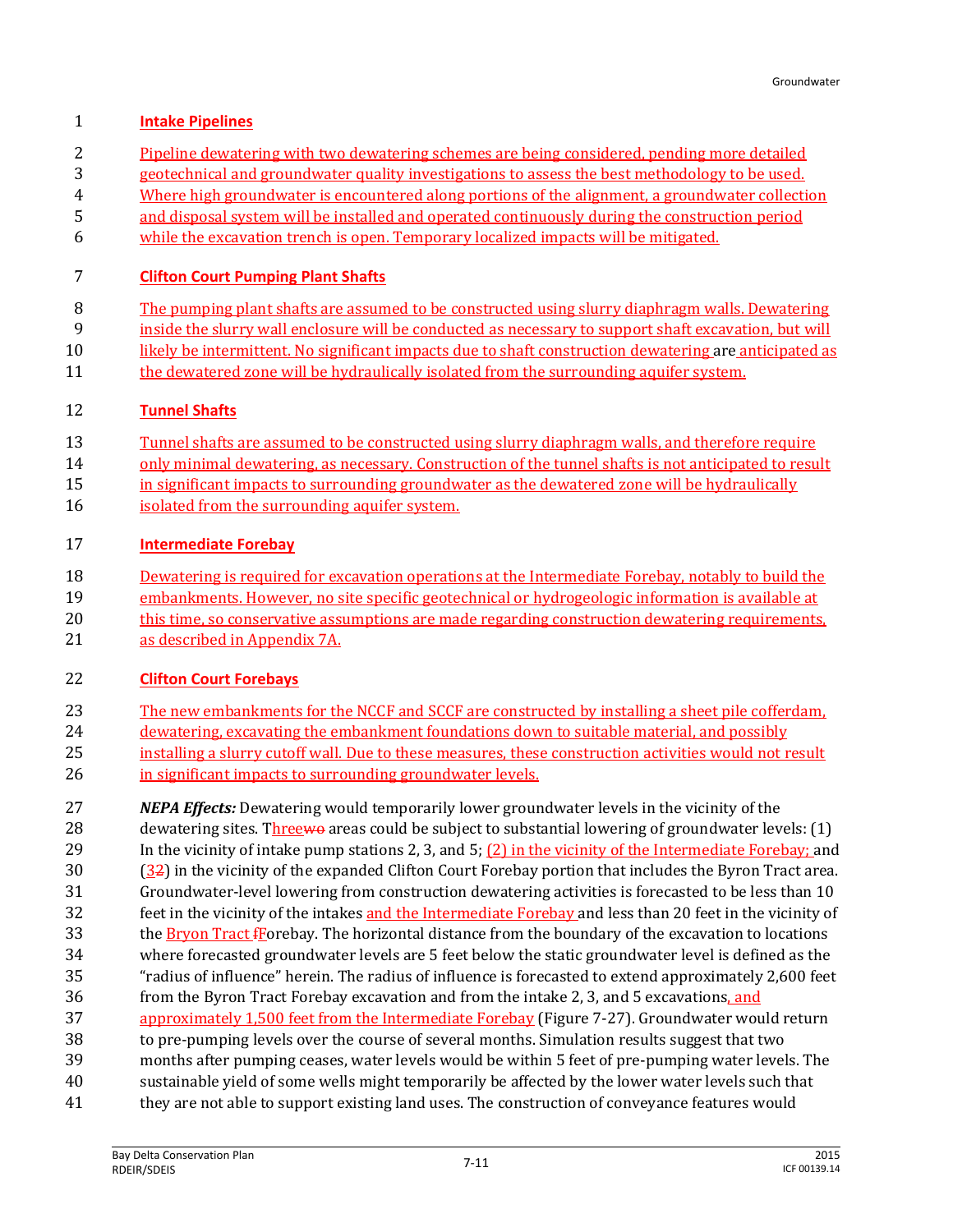result in effects on groundwater levels and associated well yields that would be temporary. It should be noted that the forecasted impacts described above reflect a worst-case scenario as the option of installing seepage cutoff walls during dewatering was not considered in the analysis.

 *CEQA Conclusion:* Construction activities associated with conveyance facilities under CM1 for Alternative 4 including temporary dewatering and associated reduced groundwater levels have the potential to temporarily affect the productivity of existing nearby water supply wells. Groundwater levels within 2,600 feet of the areas to be dewatered are anticipated to experience groundwater level reductions of less than 20 feet for the duration of the dewatering activities and up to 2 months after dewatering is completed. Nearby wells could experience significant reductions in well yield, if they are shallow wells and may not be able to support existing land uses. The temporary impact on groundwater levels and associated well yields is considered significant because construction-related dewatering might affect the amount of water supplied by shallow wells located near the CM1 construction sites. Mitigation Measure GW-1 identifies a monitoring procedure and options for maintaining an adequate water supply for land owners that experience a reduction in groundwater production from wells within 2,600 feet of construction-related dewatering activities. It should be noted that the forecasted impacts described above reflect a worst-case scenario as the option of installing seepage cutoff walls during dewatering was not considered in the analysis. Implementing Mitigation Measure GW-1 would help address these effects; however, the impact may remain significant because replacement water supplies may not meet the preexisting demands or planned land use demands of the affected party. In some cases this impact might temporarily be significant and unavoidable until groundwater elevations recover to pre-construction conditions which could require several months after dewatering operations cease.

- **Mitigation Measure GW-1: Maintain Water Supplies in Areas Affected by Construction Dewatering**
- See Mitigation Measure GW-1 under Impact GW-1 in the discussion of Alternative 1A.

#### **Impact GW-2: During Operations, Deplete Groundwater Supplies or Interfere with Groundwater Recharge, Alter Local Groundwater Levels, or Reduce the Production Capacity of Preexisting Nearby Wells**

 *NEPA Effects:* The new Intermediate Forebay and the expanded Clifton Court Forebay would be constructed to comply with the requirements of the DSD which include design features intended to minimize seepage under the embankments. In addition, the forebays will include a seepage cutoff wall installed to the impervious layer and a toe drain around the forebay embankment, to capture water and pump it back into the forebay. Any potential vertical seepage under the smaller Intermediate Forebay would also be captured by the toe drain. However, operation of Alternative 4 would result in groundwater level increases in the vicinity of the expanded Clifton Court Forebay portion at Byron Tract due to groundwater recharge, similar to Alternative 1A.

- Operation of the tunnel would have no impact on existing wells or yields given the facilities would be located more than 100 feet underground and would not substantially alter groundwater levels in the vicinity.
- *CEQA Conclusion:* The new Intermediate Forebay and the expanded Clifton Court Forebay will
- include design features intended to minimize seepage under the embankments and a toe drain
- around the forebay embankment, to capture water and pump it back into the forebay. Any potential
- vertical seepage under the smaller Intermediate Forebay would also be captured by the toe drain.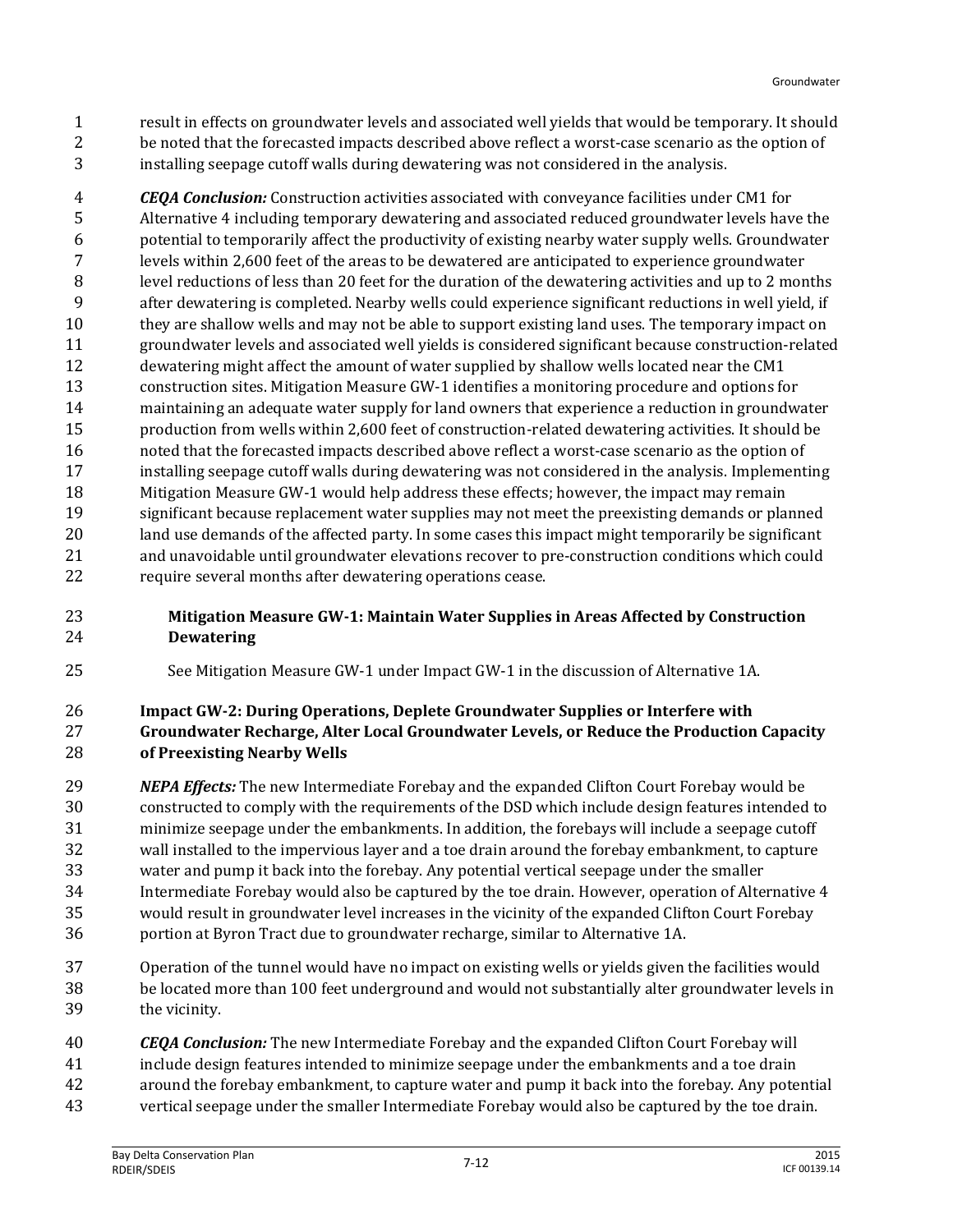- However, operation of Alternative 4 would result in groundwater level increases in the vicinity of
- the expanded Clifton Court Forebay portion at Byron Tract due to groundwater recharge, similar to
- Alternative 1A, which would not reduce the yields of nearby wells.
- Operation of the tunnel would have no impact on existing wells or yields given these facilities would be located over 100 feet underground and would not substantially alter groundwater levels in the vicinity.
- Groundwater levels in the Suisun Marsh area under Alternative 4 are forecasted to rise by 1 to 5 feet
- compared with Existing Conditions, as described for Alternative 1A. This groundwater level rise is
- primarily attributable to sea level rise and climate change conditions in the Alternative 1A CVHM-D simulation. However, the anticipated effects of climate change and sea level rise are provided for
- information purposes only and do not lead to mitigation measures.
- Therefore, this impact would be less than significant. No mitigation is required.

#### **Impact GW-3: Degrade Groundwater Quality during Construction and Operation of Conveyance Facilities**

 See Impact GW-3 under Alternative 1A; construction and operations activities under Alternative 4 would be similar to those under Alternative 1A, but to a lesser magnitude, because only three intakes would be constructed.

#### **Impact GW-4: During Construction of Conveyance Facilities, Interfere with Agricultural Drainage in the Delta**

 See Impact GW-4 under Alternative 1A; construction activities under Alternative 4 would be similar to those under Alternative 1A, but to a lesser magnitude, because only three intakes would be constructed.

#### **Impact GW-5: During Operations of New Facilities, Interfere with Agricultural Drainage in the Delta**

- *NEPA Effects:* As described in Chapter 3 *Description of Alternatives*, under Alternative 4, the Intermediate Forebay and the expanded Clifton Court Forebay will include a seepage cutoff wall to 27 the impervious layer and a toe drain around the forebay embankment, to capture water and pump it back into the forebay. These design measures will greatly reduce any potential for seepage onto adjacent lands and avoid interference with agricultural drainage in the vicinity of the Intermediate Forebay. Once constructed, the operation of the forebay would be monitored to ensure seepage does not exceed performance requirements.
- However, operation of Alternative 4 would result in local changes in shallow groundwater flow patterns adjacent to the expanded Clifton Court Forebay portion at Byron Tract, where groundwater recharge from surface water would result in groundwater level increases, similar to Alternative 1A. If existing agricultural drainage systems adjacent to the forebay are not adequate to accommodate the additional drainage requirements, operation of the forebay could interfere with agricultural drainage in the Delta.
- *CEQA Conclusion:* As described in Chapter 3 *Description of Alternatives*, under Alternative 4, the
- Intermediate Forebay and the expanded Clifton Court Forebay will include a seepage cutoff wall to
- the impervious layer and a toe drain around the forebay embankment, to capture water and pump it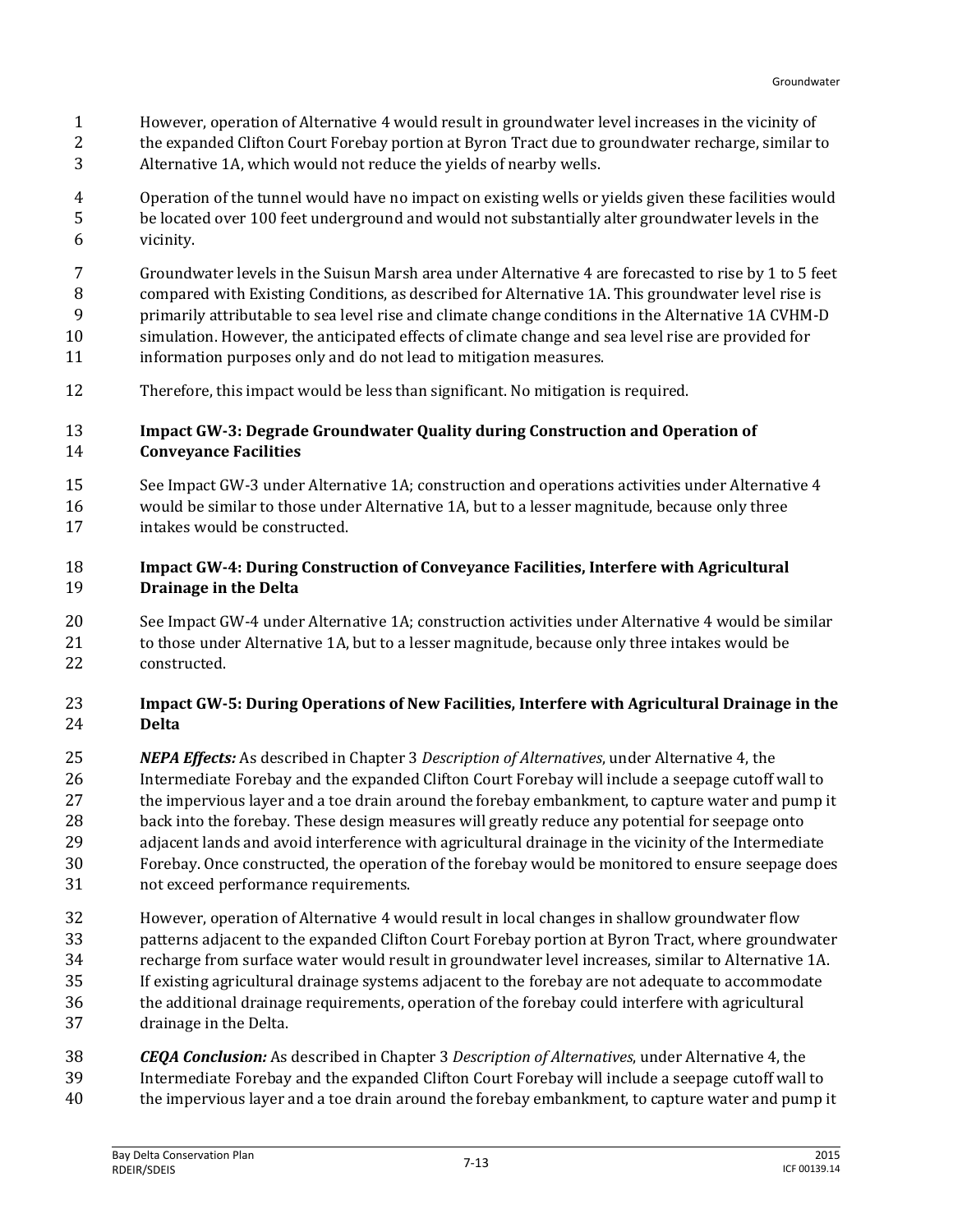- back into the forebay. These design measures will greatly reduce any potential for seepage onto
- 2 adjacent lands and avoid interference with agricultural drainage in the vicinity of the Intermediate Forebay. Once constructed, the operation of the forebay would be monitored to ensure seepage does
- not exceed performance requirements.
- However, operation of Alternative 4 would result in local changes in shallow groundwater flow patterns adjacent to the expanded Clifton Court Forebay portion at Byron Tract, caused by groundwater recharge from surface water, and could cause significant impacts to agricultural drainage where existing systems are not adequate to accommodate the additional drainage requirements, similar to Alternative 1A. Implementation of Mitigation Measure GW-5 is anticipated to reduce this impact to a less-than-significant level in most instances, though in some instances mitigation may be infeasible due to factors such as costs that would be imprudent to bear in light of the fair market value of the affected land. The impact is therefore significant and unavoidable as applied to such latter properties.
- In addition, as described for Impact GW-2, groundwater levels are projected to increase in Suisun Marsh under Alternative 1A compared to Existing Conditions, primarily due to sea level rise and climate change conditions as simulated with the Alternative 1A CVHM-D run. These increases in groundwater levels could affect agricultural drainage in the Suisun Marsh area, but do not in and of themselves require mitigation.
- **Mitigation Measure GW-5: Agricultural Lands Seepage Minimization**
- Please see Mitigation Measure GW-5 under Impact GW-5 in the discussion of Alternative 1A.

 **Impact GW-6: Deplete Groundwater Supplies or Interfere with Groundwater Recharge, Alter Local Groundwater Levels, Reduce the Production Capacity of Preexisting Nearby Wells, or Interfere with Agricultural Drainage as a Result of Implementing CM2–CM2221**

- 24 See Impact GW-6 under Alternative 1A; CM2–CM2221 under Alternative 4 would result in effects similar to those under Alternative 1A.
- **Impact GW-7: Degrade Groundwater Quality as a Result of Implementing CM2–CM2221**
- 27 See Impact GW-7 under Alternative 1A; CM2–CM2221 under Alternative 4 would result in effects similar to those under Alternative 1A.
- **SWP/CVP Export Service Areas**

#### **Impact GW-8: During Operations, Deplete Groundwater Supplies or Interfere with Groundwater Recharge, Alter Groundwater Levels, or Reduce the Production Capacity of Preexisting Nearby Wells**

- *NEPA Effects:* Total long-term average annual water deliveries to the CVP and SWP Service Areas under Alternative 4 vary for each of the scenarios, compared to the No Action Alternative.
- The four operational scenarios represent a range of surface water exports to the CVP and SWP
- Service Areas. In general, Scenario H1 includes the highest total long-term average annual water
- deliveries to the CVP and SWP Service Areas, while Scenario H4 includes the lowest total long-term
- average annual water deliveries to the CVP and SWP Service Areas. These two scenarios reflect the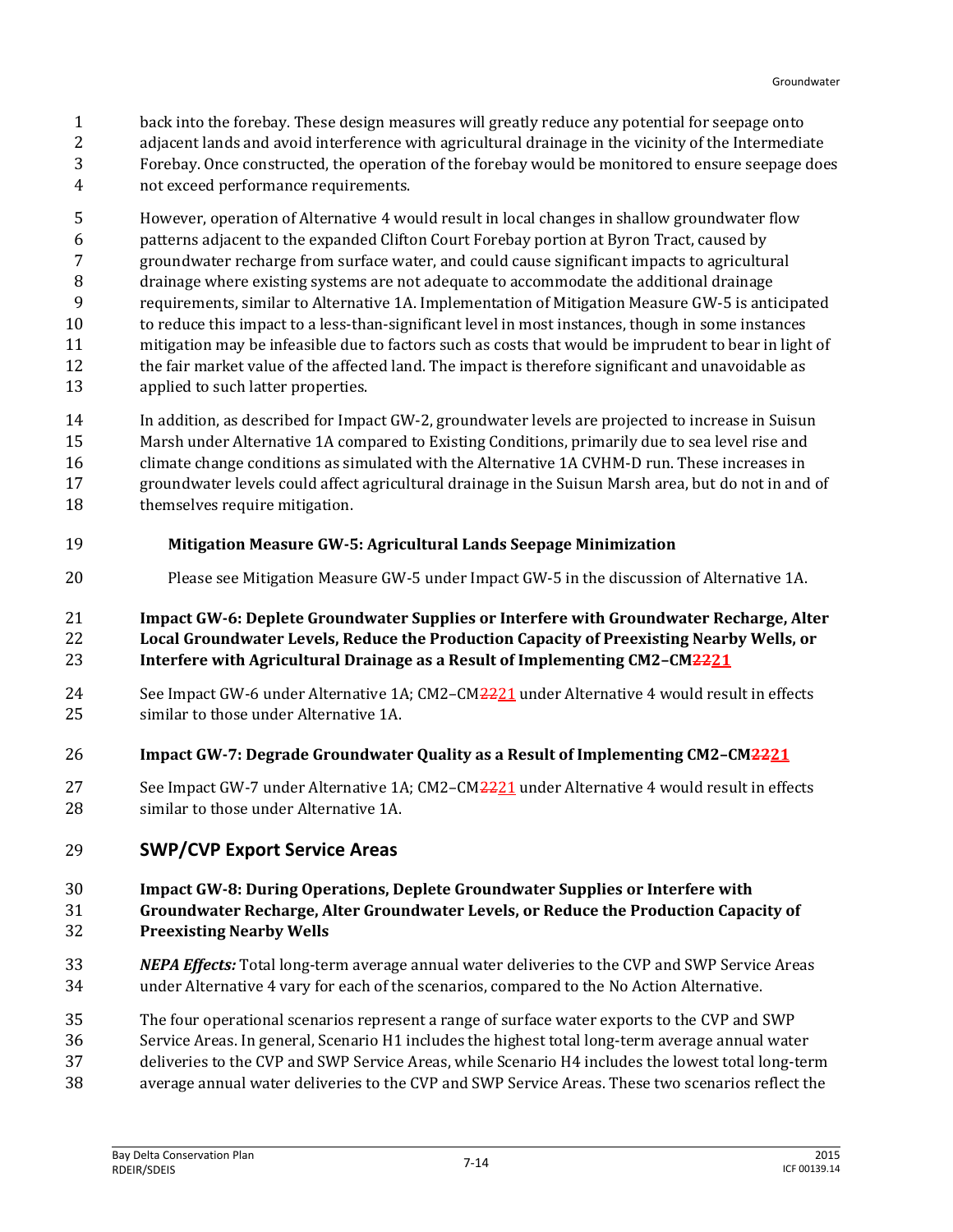- range of effects that would result from the four potential outcomes under Alternative 4, the effects associated with H2 and H3 fall within this range.
- For the San Joaquin and Tulare export areas, each of the four potential outcomes provides higher
- surface water deliveries under Alternative 4, compared to the No Action Alternative. Alternative 4
- Scenario H3 was simulated with CVHM, and was used to provide an example impacts analysis for an
- outcome that is between the highest and the lowest deliveries. The discussion below provides an
- impact discussion based on CVHM simulation results for Alternative 4 Scenario H3. The impacts of
- Scenarios H1, H2, and H4 will be similar to those under Scenario H3, but with the magnitude of the
- impacts proportional to the change in the quantity of CVP/SWP surface water supplies delivered to
- 10 the SWP/CVP Export Service Areas under each scenario.
- Total long-term average annual water deliveries to the CVP and SWP Service Areas under
- Alternative 4 Scenario H3 would be higher than under the No Action Alternative, as described in Chapter 5, *Water Supply*, and Table 7-7. Increases in surface water deliveries attributable to project operations from the implementation of Alternative 4 are anticipated to result in a corresponding
- decrease in groundwater use in the Export Service Areas, as compared with the No Action Alternative, as discussed in Section 7.3.3.2.
- CVHM modeling results for groundwater under the Corcoran Clay layer show that levels would rise up to 10 feet in most areas in the western and southern portions of the Valley, but could increase by up to 250 feet under WBS 14 (i.e., Westside and Northern Pleasant Valley basins) as compared with the No Action Alternative. The forecasted maximum groundwater level changes occur in August because agricultural groundwater pumping is typically highest during this month.
- The forecasted groundwater level rises across the Export Service Areas during a typical peak groundwater level change condition in August, as compared to the No Action Alternative are shown in Figure 7-28. These forecasted changes in groundwater levels result from decreased agricultural pumping during the irrigation season due to an increase in surface water deliveries from the Delta under Alternative 4 Scenario H3 in the western portion of the San Joaquin and Tulare Lake basins. Indirect effects of increased groundwater levels include a reduction in pumping costs due to reduced lift requirements, a reduced potential for the inducement of inelastic subsidence, and an increase in the available yields from pumping wells within the affected area.
- The SWP deliveries to Southern California areas under Alternative 4 Scenarios H1, H2, and H3 would be greater than those under the No Action Alternative. Implementation of Alternative 4 with these scenarios would result in an overall decrease in groundwater pumping and a corresponding increase in groundwater levels.
- The SWP deliveries to Southern California areas under Alternative 4 Scenario H4 would be less than those under the No Action Alternative. Implementation of Alternative 4 Scenario H4 may result in additional groundwater pumping and a potential corresponding decrease in groundwater levels. This could result in adverse effects associated with groundwater levels and recharge in Southern California areas. However, opportunities for additional pumping might be limited by basin adjudications and other groundwater management programs. Additionally, as discussed in Appendix 5B, *Responses to Reduced South of Delta Water Supplies*, adverse effects might be avoided due to the existence of various other water management options that could be undertaken in response to reduced exports from the Delta. These options include wastewater recycling and reuse, increased water conservation, water transfers, construction of new local reservoirs that could retain
- Southern California rainfall during wet years, and desalination.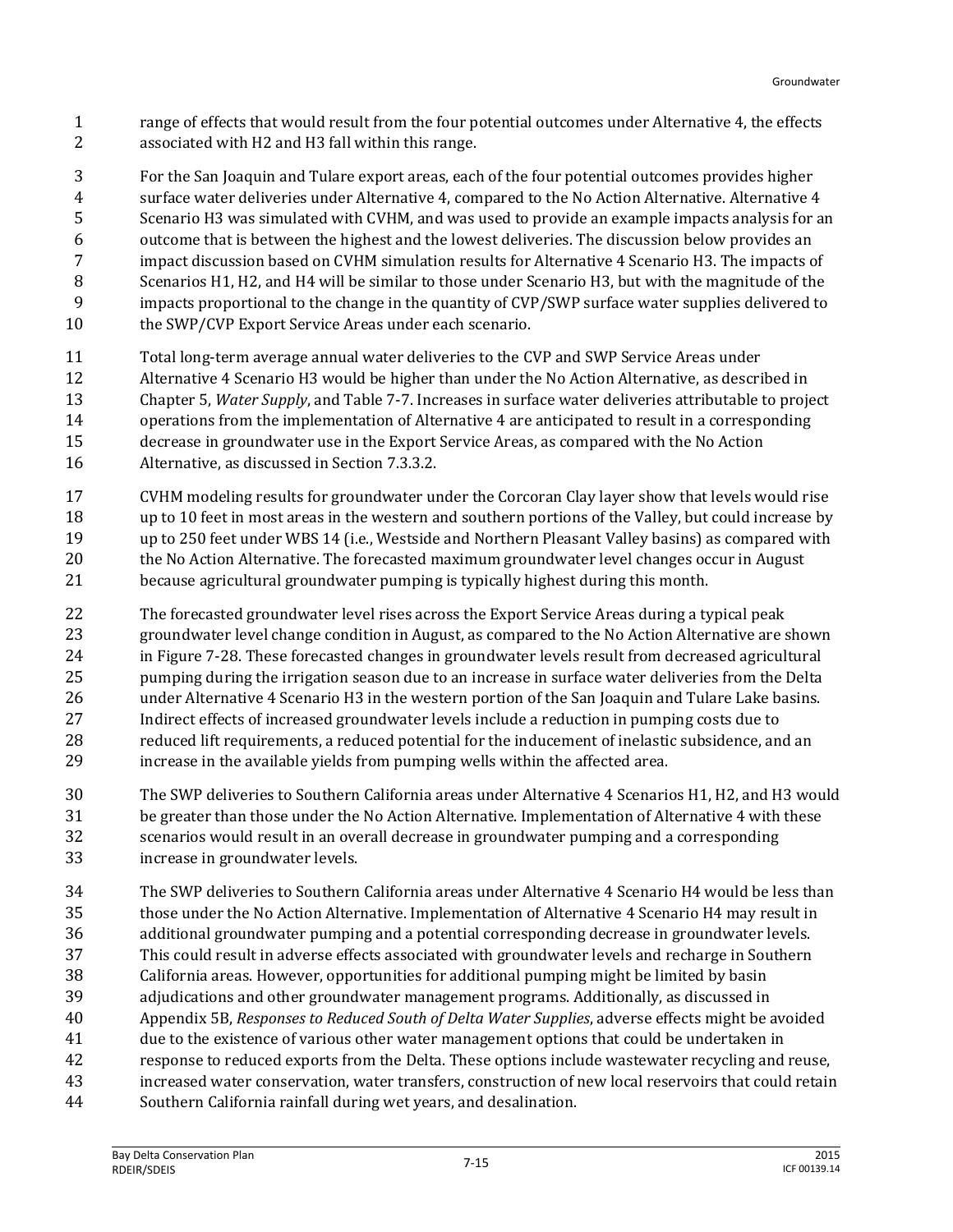Even if the effect is adverse, feasible mitigation would not be available to diminish this effect due to a number of factors. First, State Water Contractors currently and traditionally have received variable water supplies under their contracts with DWR due to variations in hydrology and regulatory constraints and are accustomed to responding accordingly. Any reductions associated with this impact would be subject to these contractual limitations. Under standard state water contracts, the risk of shortfalls in exports is borne by the contractors rather than DWR. As a result of this variability, many Southern California water districts have complex water management strategies 8 that include numerous options, as described above, to supplement SWP surface water supplies. These water districts are in the best position to determine the appropriate response to reduced imports from the Delta. Second, as noted above, it may be legally impossible to extract additional groundwater in adjudicated basins without gaining the permission of watermasters and accounting for groundwater pumping entitlements and various parties under their adjudicated rights. Finally, in many groundwater basins, additional groundwater pumping might exacerbate existing overdraft and subsidence conditions, even if such pumping is legally permissible because the affected basin has not been adjudicated or no other groundwater management program is in place.

 *CEQA Conclusion:* For the San Joaquin and Tulare export areas, each of the four potential outcomes provides lower surface water deliveries under Alternative 4, compared to Existing Conditions, 18 largely because of effects due to climate change, sea level rise, and increased water demand north of the Delta. Alternative 4 Scenario H3 was simulated with CVHM, and was used to provide an example impacts analysis for an outcome that is between the highest and the lowest deliveries. Modeling predicts that groundwater pumping under Alternative 4 Scenario H3 would be greater than under Existing Conditions, and that groundwater levels in some areas would be lower than under Existing Conditions.

 CVHM modeling results of groundwater under the Corcoran Clay layer show that levels would decrease by up to 250 feet under WBS14 (i.e., Westside and Northern Pleasant Valley basins) as compared with Existing Conditions. The forecasted groundwater level changes across the Export Service Areas during a typical peak groundwater level change condition in August as compared to Existing Conditions are shown in Figure 7-29. These forecasted changes in groundwater levels under Alternative 4 result from increased agricultural pumping during the irrigation season due to a decrease in surface water deliveries from the Delta to the western portion of the San Joaquin and Tulare Lake basins. On the eastern side of the San Joaquin and Tulare Lake basins, climate change impacts on stream flows could result in a decline in groundwater levels of up to 50 feet. In addition, if reduced stream flows are not adequate to meet the surface water diversion requirements, groundwater pumping could increase, resulting in a further decline in groundwater levels.

 As shown above in the NEPA analysis, SWP and CVP deliveries would either not change or would increase under Alternative 4 for all scenarios as compared to deliveries under conditions in 2060 without Alternative 4 if sea level rise and climate change conditions are considered the same under both scenarios. For reasons discussed in Section 7.3.1, *Methods for Analysis*, DWR has identified effects of action alternatives under CEQA separately from the effects of increased water demands, sea level rise, and climate change, which would occur without and independent of the BDCP. Absent these factors, the impacts of Alternative 4 for each of the four scenarios with respect to groundwater levels are considered to be less than significant.

 Unlike the NEPA analysis where scenarios H1 and H4 bounded the range of anticipated impacts, the impacts relative to the Existing Conditions baseline are more variable. The SWP deliveries to Southern California areas under Alternative 4 Scenarios H1 and H3 would be greater than those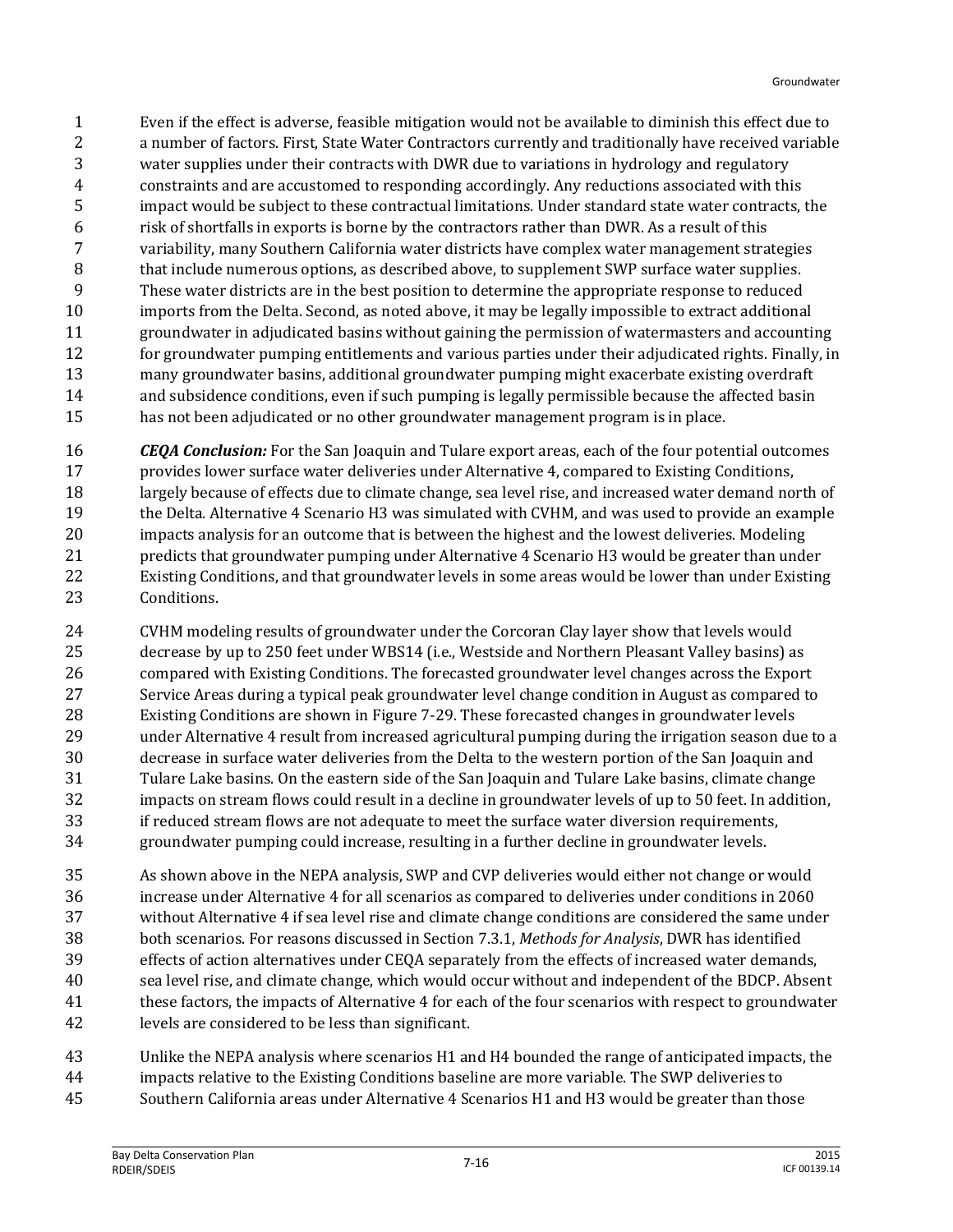- under Existing Conditions. This would result in beneficial impacts associated with groundwater
- levels and recharge in Southern California areas. However, the SWP deliveries to Southern California
- areas under Alternative 4 Scenarios H2 and H4 would be less than those under Existing
- Conditions. For Scenario H2, the reduced surface water deliveries would be largely due to the effects
- of climate change, sea level rise, and increased water demand north of the Delta, and, as described
- above for the Tulare and San Joaquin areas, absent these factors, the impacts of Scenario H2 on
- groundwater levels would be less than significant. For Scenario H4, reduced surface water deliveries could result in significant impacts associated with groundwater levels and recharge in Southern
- California areas.
- 

 As discussed above in the NEPA conclusion, Southern California water districts may be able to avoid this impact due to various water management options. For reasons also discussed above, no feasible mitigation would be available to mitigate this impact if it is significant. Due to these uncertainties, 13 the overall impact for Alternative 4 (Scenarios H1–H4) is considered significant and unavoidable.

#### **Impact GW-9: Degrade Groundwater Quality**

 *NEPA Effects:* As discussed under Impact GW-8, surface water deliveries to the CVP and SWP Export Service Areas in the San Joaquin Valley and Tulare Basin under all Alternative 4 scenarios (H1–H4) outcomes are expected to increase as compared to the No Action Alternative. Increased surface water deliveries could result in a decrease in groundwater use. The decreased groundwater use is not anticipated to alter regional patterns of groundwater flow in these service areas. Therefore, it is not anticipated this would result in an adverse effect on groundwater quality in these areas.

 In contrast, under Scenario H4 there would be reduced SWP supplies in Southern California. It is unclear, however, whether such reductions would lead to increased groundwater pumping for reasons discussed in connection to Impact GW-8. If groundwater pumping is increased, there could be resulting changes in regional patterns of groundwater flow and a change in groundwater quality. Due to the uncertainty associated with these effects, this effect is considered adverse. For the same reasons discussed earlier in connection with the possibility of increased groundwater pumping in Southern California, there is no feasible mitigation available to mitigate any changes in regional groundwater quality.

- *CEQA Conclusion:* As discussed under Impact GW-8 above, the impacts of Alternative 4 under all scenarios with respect to groundwater levels are considered to be less than significant in the CVP and SWP Export Service Areas in the San Joaquin Valley and Tulare Basin. Therefore, no significant groundwater quality impacts are anticipated in these areas during the implementation of Alternative 4 because it is not anticipated to alter regional groundwater flow patterns. Therefore, this impact is considered less than significant with respect to these areas. The same is true for Scenarios H1-H3 for the Southern California SWP Export Service Areas.
- However, implementation of Alternative 4 Scenarios H4 could degrade groundwater quality in portions of the Southern California SWP Export Service Areas; this impact is considered significant due to the possibility of increased groundwater pumping and the resulting effects on regional groundwater flow patterns. As discussed above, there is no feasible mitigation available to address this significant impact. The impact would be considered significant and unavoidable in these areas.
- Due to the uncertainties identified in connection with the potential response to Impact GW-8 under Scenario H4 in Southern California, the overall impact for Impact GW-9 Alternative 4 (Scenarios H1– H4) is considered significant and unavoidable.